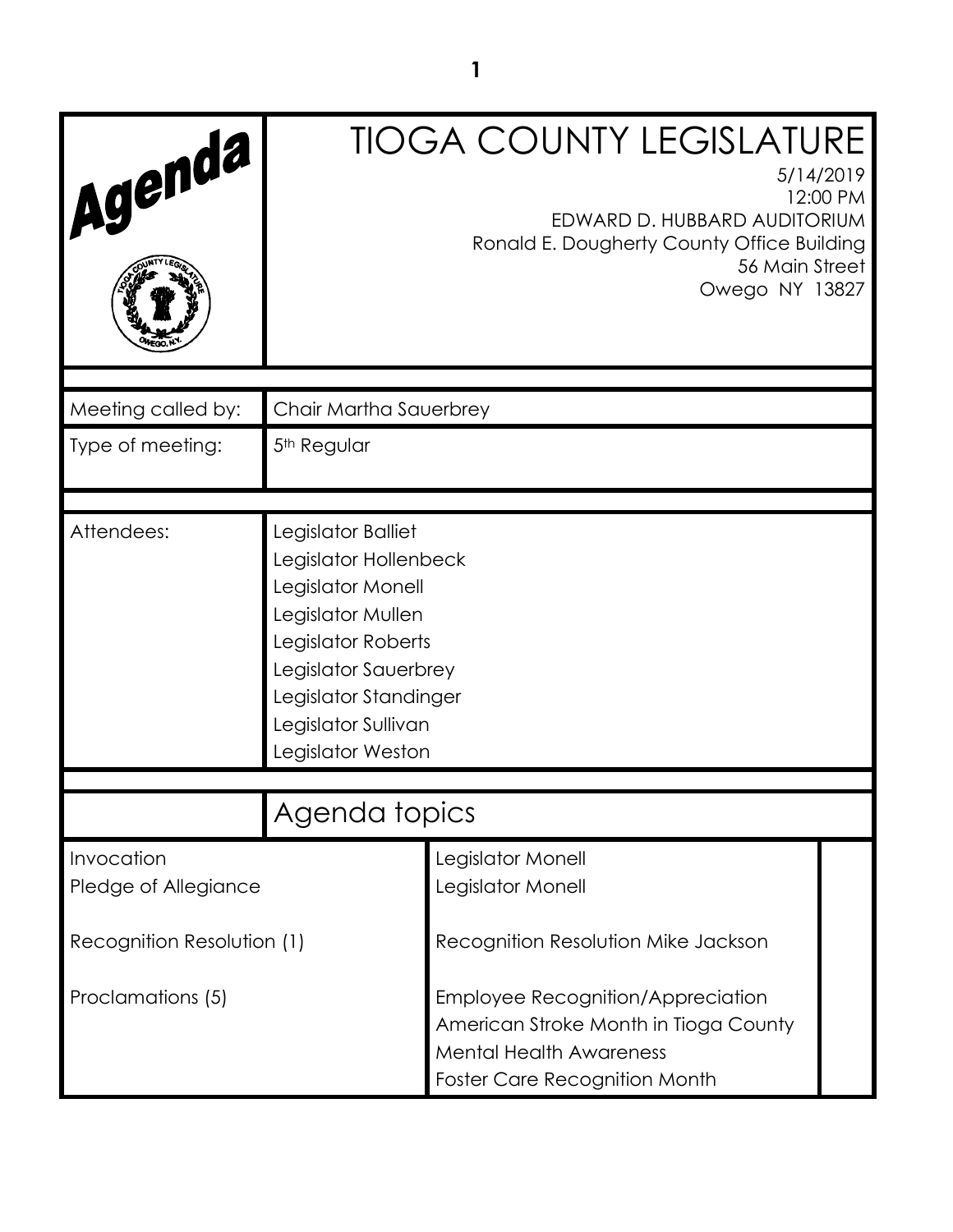|                                                                               |                     | Elder Abuse Prevention Month                                                                                                          |  |
|-------------------------------------------------------------------------------|---------------------|---------------------------------------------------------------------------------------------------------------------------------------|--|
| Privilege of the Floor                                                        |                     |                                                                                                                                       |  |
| Approval of Minutes                                                           |                     | April 9, 2019                                                                                                                         |  |
| <b>Petitions, Communications &amp; Notices</b><br>Appointments/Reappointments |                     |                                                                                                                                       |  |
| <b>Reports Standing Committees</b>                                            |                     |                                                                                                                                       |  |
| <b>RESOLUTIONS:</b>                                                           | Mental Hygiene      | 1. Authorize Execution of Cooperative Agreements between<br>the Law Department, ITCS, Sheriff, Public Health, DSS, and                |  |
|                                                                               |                     | 2. Authorization to enter into an agreement with Broome<br>County to correct boundary lines between Tioga County<br>and Broome County |  |
|                                                                               |                     | 3. Authorize No Cost Extension to Tetratech Contract for Hazard<br>Mitigation Plan Grant                                              |  |
|                                                                               |                     | 4. Authorize the submission of 2020 PSAP Operation Grant                                                                              |  |
|                                                                               |                     | 5. Approve Application for NYS DHSES Cybersecurity Grant                                                                              |  |
|                                                                               |                     | 6. Award Contract Radio Consulting Services and Transfer of<br>Funds State Interoperable 17 Grant                                     |  |
|                                                                               |                     | 7. Mortgage Tax Distribution                                                                                                          |  |
|                                                                               | 9754.52             | 8. Award Construction West River Drive over Walker Creek PIN                                                                          |  |
|                                                                               |                     | 9. Transfer Funds/Fund Self-Insurance Plan Reserve                                                                                    |  |
|                                                                               |                     | 10. Transfer of Funds Budget Modification Mental Hygiene                                                                              |  |
|                                                                               |                     | 11. Modify 2019 Budget Hazard Mitigation Planning Grant 2016<br>(HMP16) Emergency Services                                            |  |
|                                                                               | <b>FMAS Reserve</b> | 12. Amend 2019 Budget & Authorize Appropriation of Funds from                                                                         |  |
|                                                                               |                     | 13. Amend Budget & Appropriate Funds Public Health                                                                                    |  |
|                                                                               |                     | 14. Amend Budget & Appropriate Funds Public Health                                                                                    |  |
|                                                                               |                     | 15. Transfer of Funds Budget Modification District Attorney                                                                           |  |
|                                                                               |                     | 16. Amend 2019 Probation Budget                                                                                                       |  |
|                                                                               |                     | 17. Modify 2019 Budget and Appropriate Funds to Economic<br>Development and Planning                                                  |  |
|                                                                               |                     | 18. Modify 2019 Budget and Appropriate Funds to Economic<br>Development and Planning                                                  |  |
|                                                                               |                     | 19. Appoint Member to the Tioga County Planning Board                                                                                 |  |
|                                                                               |                     | 20. Resolution to Declare Work Day Status for Elected and<br><b>Appointed Officials</b>                                               |  |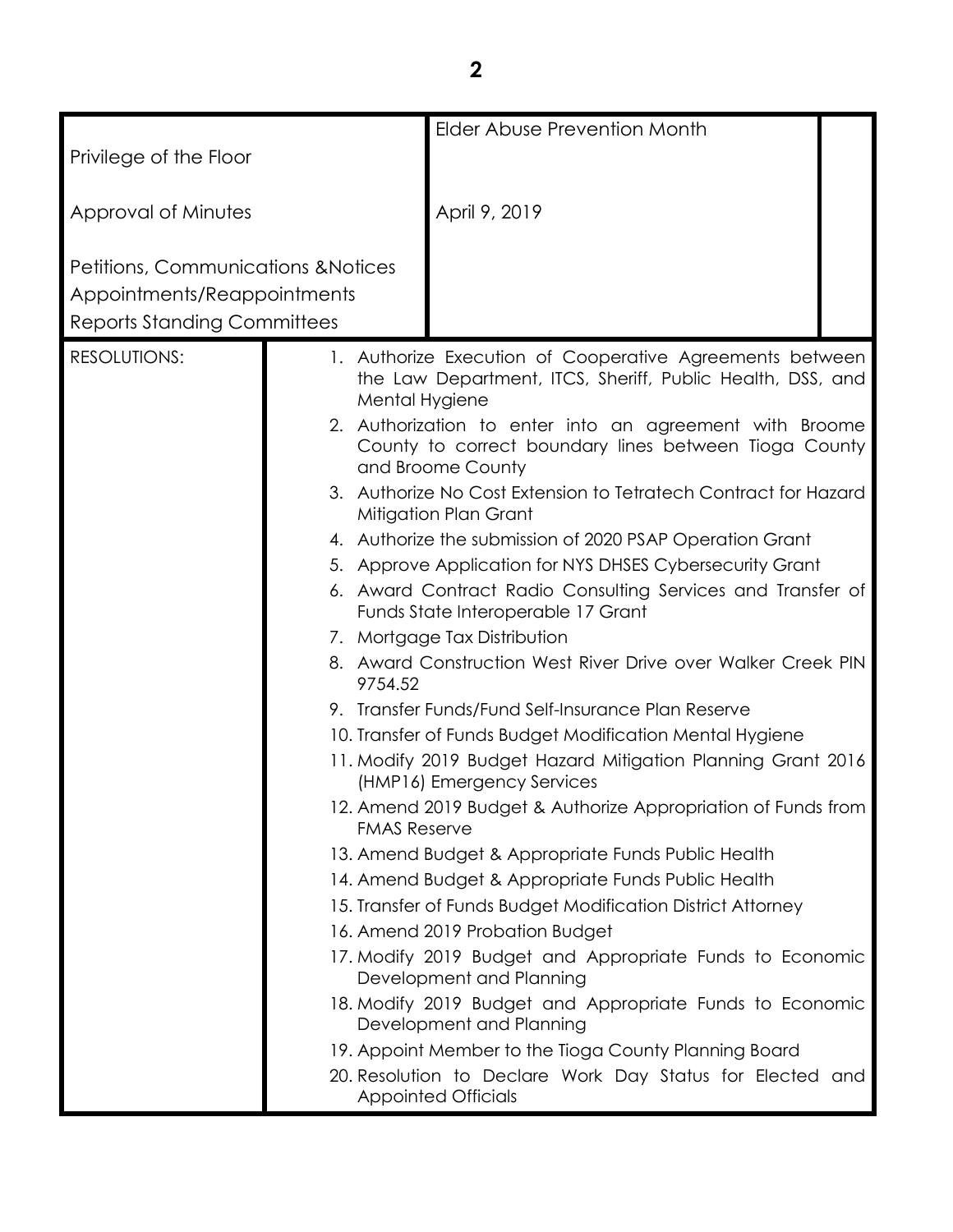| 21. Standard Work Day and Reporting Resolution                                                     |
|----------------------------------------------------------------------------------------------------|
| 22. Reauthorize Contract Acara (formerly Superior Group) Tioga<br>Career Center                    |
| 23. Amend Resolution 105-19 Public Works                                                           |
| 24. Authorize Position Reclassification Public Works                                               |
| 25. Authorize Position Reclassification Treasurer's Office                                         |
| 26. Authorize Appointment of Undersheriff Sheriff's Office                                         |
| 27. Increase in hours of part-time position; backfill position<br>Department of Emergency Services |
| 28. Decrease Information Security Officer Salary Legislative<br>Office                             |
| 29. Hire 2 <sup>nd</sup> Assistant County Attorney                                                 |
|                                                                                                    |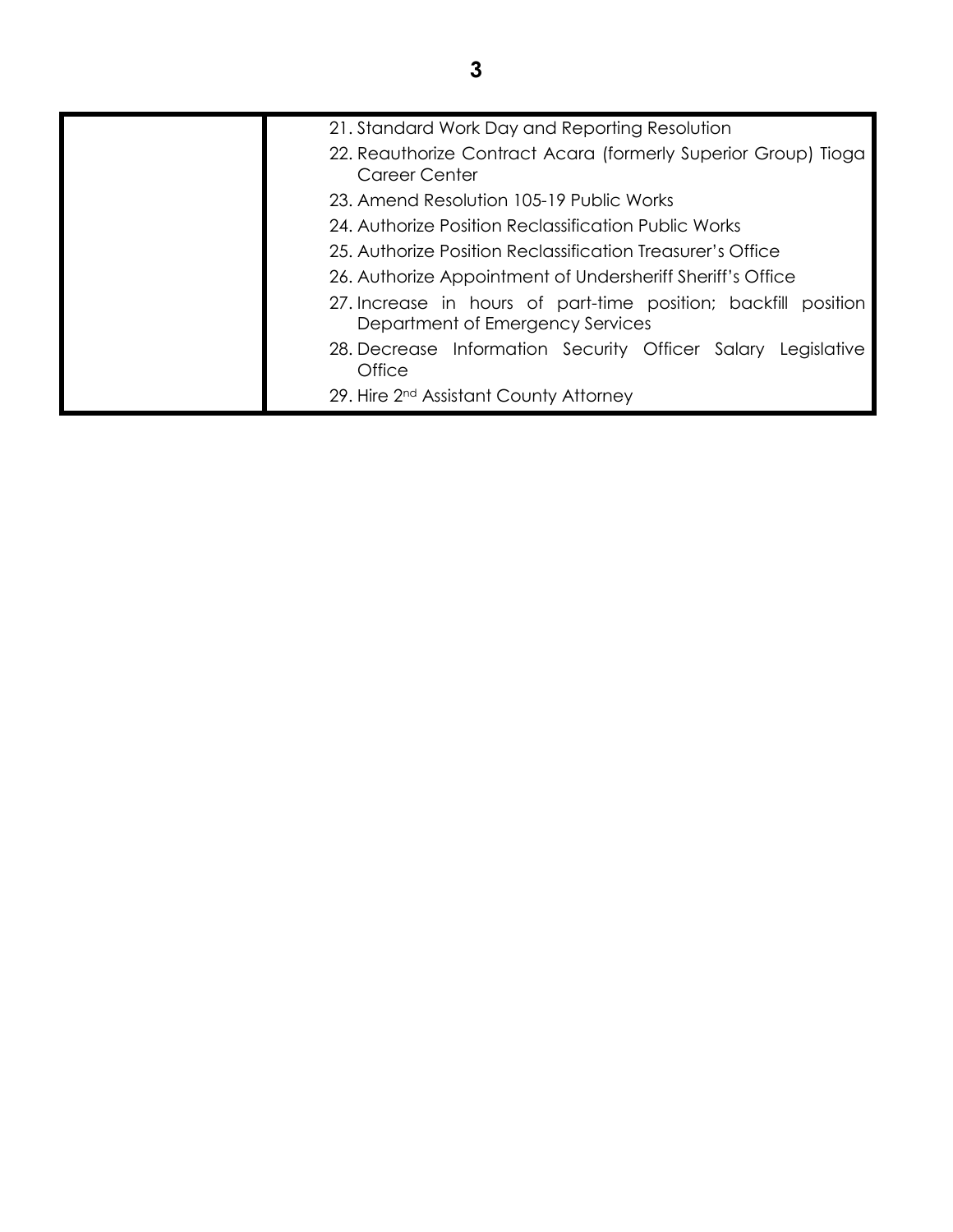REFERRING TO: THE PUBLIC SAFETY COMMITTEE

RESOLUTION NO. -19 RESOLUTION RECOGNIZING MICHAEL A. JACKSON'S 37 YEARS OF DEDICATED SERVICE TO TIOGA COUNTY

WHEREAS: Michael A. Jackson was appointed as Deputy Sheriff on 1/1/82; promoted to Technical Sergeant on 12/30/89; and appointed as Undersheriff on 1/1/04; and

WHEREAS: Michael A. Jackson has been dedicated and loyal in the performance of his duties and responsibilities during the past 37 years to Tioga County, thereby earning the respect of his colleagues and peers throughout Tioga County; and

WHEREAS: Michael A. Jackson was instrumental in the financial aspects of the Sheriff's Office and his contributions to the daily operation of the Sheriff's Office will be sorely missed; and

WHEREAS: Michael A. Jackson will retire from the Tioga County Sheriff's Office on May 25, 2019; therefore be it

RESOLVED: That the Tioga County Legislature, on its own behalf, as well as on behalf of the citizens of Tioga County, express sincere gratitude to Michael A. Jackson for his more than 37 years of dedicated and loyal service to the residents of Tioga County; and be it further

RESOLVED: That this resolution be spread upon the minutes of this meeting and a certified copy be presented to this outstanding employee, Michael A. Jackson.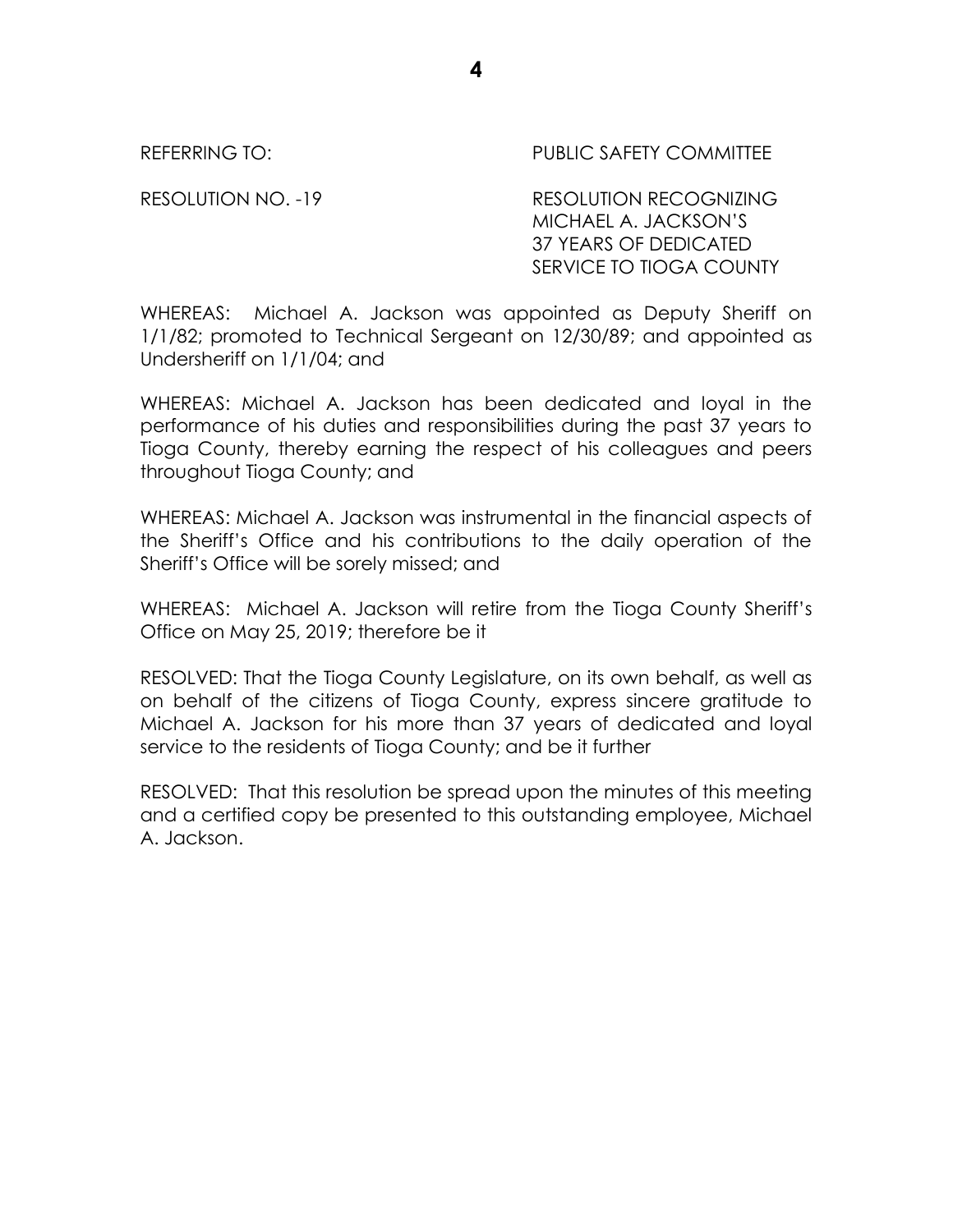#### PROCLAMATION

WHEREAS: The mission and services of Tioga County depend heavily on the tireless contributions of its dedicated employees; and

WHEREAS: The Tioga County Legislature wishes to recognize the efforts of all Tioga County employees; and

WHEREAS: The Employee Recognition Committee was created to provide a mechanism to show our appreciation for the Employees of Tioga County; and

WHEREAS: Those employees who have served for more than 25 years have shown a steadfast commitment to serving the well-being of the residents of Tioga County, and should be recognized by those whom they have served; and

WHEREAS: The Tioga County Legislature would like to especially recognize the following employees who have attained 25 and 30 years since last year's ceremonies:

| Name                   | <b>Department</b>       | Years |
|------------------------|-------------------------|-------|
| David S. Ayers         | <b>Public Works</b>     | 30    |
| Stephanie Carrigg      | Law                     | 30    |
| Susan Fortier          | <b>Sheriff's Office</b> | 30    |
| Greg Hall              | <b>Sheriff's Office</b> | 30    |
| <b>Rita Hollenbeck</b> | Treasurer's Office      | 30    |
| Kristen Kallin         | Probation               | 30    |
| <b>Beth Ayers</b>      | Social Services         | 25    |
| Linda Beers            | Mental Hygiene          | 25    |
| Alan Bobier            | Sheriff's Office        | 25    |
| <b>Cathy Haskell</b>   | Legislature             | 25    |
| <b>Todd Kopalek</b>    | Public Health           | 25    |
| James McFadden         | Treasurer's Office      | 25    |

NOW THEREFORE, THE TIOGA COUNTY LEGISLATURE does hereby proclaim and designate the week of May  $20<sup>th</sup> - 24<sup>th</sup>$ , 2019 as

### EMPLOYEE RECOGNITION AND APPRECIATION WEEK

In the County of Tioga, New York, and call upon our citizens to join in recognizing these dedicated employees.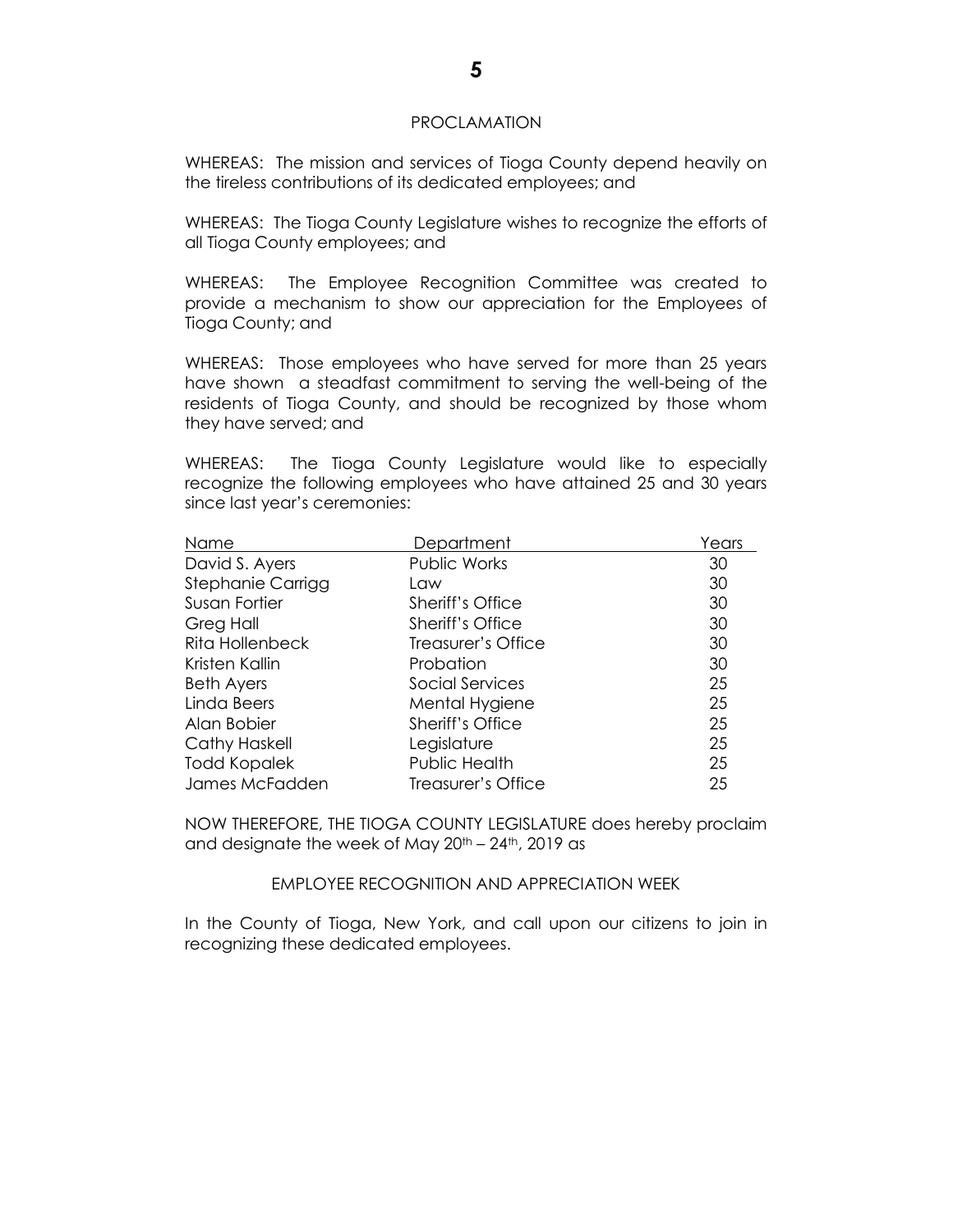### **COUNTY OF TIOGA EXECUTIVE PROCLAMATION**

WHEREAS: Stroke is a leading cause of serious long-term disability and the fifth leading cause of death in the United States, killing over 140,000 people nationwide and more than 20 citizens of Tioga County each year; and

WHEREAS: Stroke prevalence is projected to increase by 20.5% between 2012 and 2030 and the direct medical costs in the U.S. for treating stroke are expected to increase by 158% from \$71 billion in 2012 to \$183 billion by 2030; and

WHEREAS: Warning signs of stroke include sudden numbness or weakness of the face, arm or leg, especially on one side of the body; sudden confusion, trouble speaking or understanding; sudden trouble seeing in one or both eyes; sudden trouble walking, dizziness, loss of balance or coordination; and sudden severe headache with no known cause; and

WHEREAS: Americans are more aware of the risk factors and warning signs for stroke than in the past, but according to a recent survey, one-third of adults cannot identify any symptoms; and

WHEREAS: Studies show that the quick actions by EMS professionals are instrumental in saving lives from stroke and producing better outcomes for stroke survivors, but more than a third of stroke patients fail to use EMS; and

WHEREAS: New and effective treatments have been developed to treat and minimize the severity and damaging effect of strokes, but much more research is needed, therefore

THE TIOGA COUNTY LEGISLATURE does hereby proclaim the month of May 2019 as:

### AMERICAN STROKE MONTH IN TIOGA COUNTY

and urges all the citizens of our County to familiarize themselves with the risk factors associated with stroke, recognize the warning signs and symptoms of the F.A.S.T. protocol (Face, Arms, Speech, Time), and at the first signs of a stroke dial 9-1-1 immediately so that we might begin to reduce the devastating effects of stroke on our population.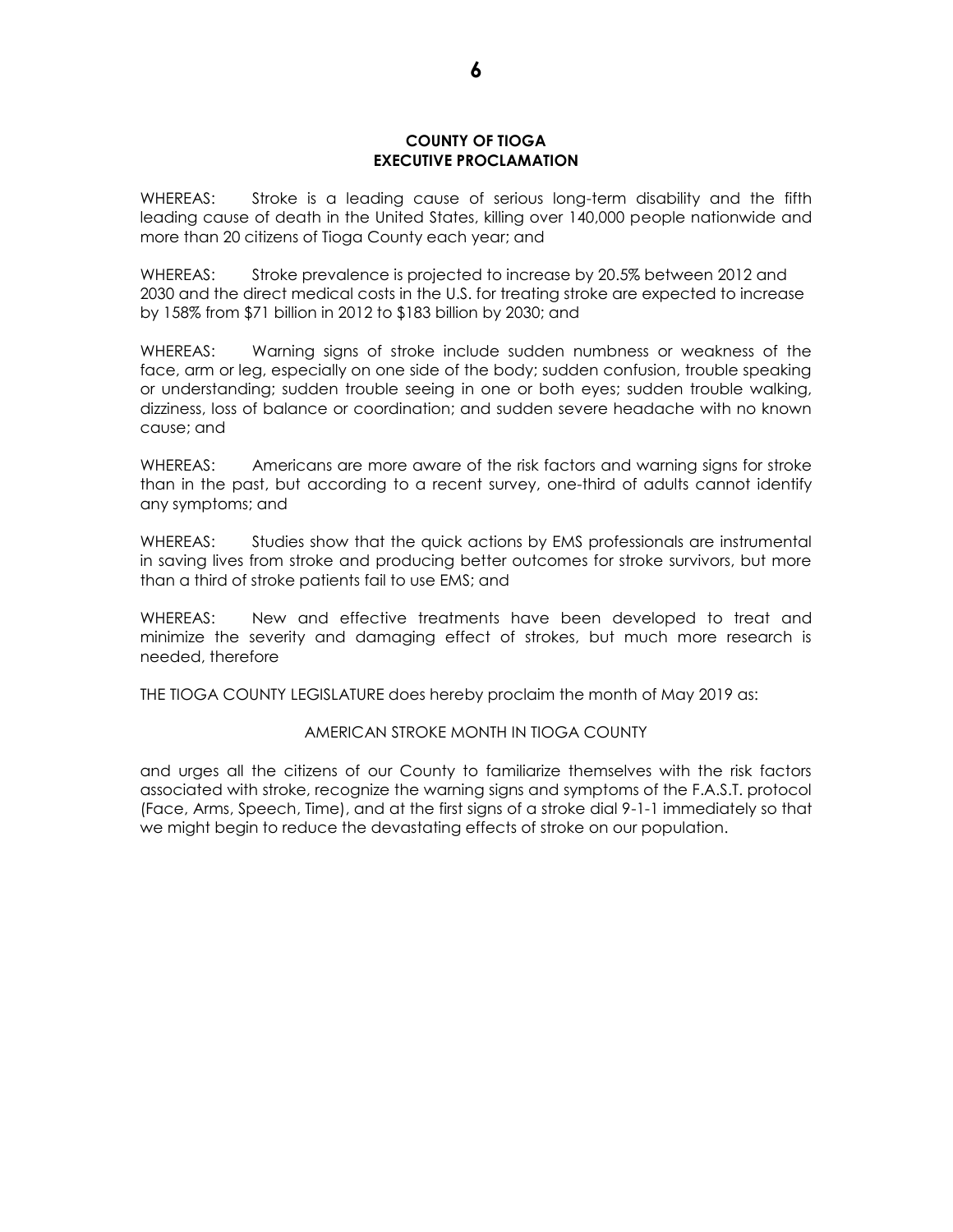### **2019 PROCLAMATION**

### *Mental Health Awareness Month & Children's Mental Health Week*

WHEREAS: The citizens of Tioga County value the overall health and well-being of all the residents of Tioga County they are proud to support the observance of Mental Health Awareness Month and Children's Mental Health Week; and

WHEREAS: Mental Health is essential to everyone's overall health and wellbeing; and

WHEREAS: Mental illness is the leading illness-related cause of disability, a major cause of death through suicide, a factor in school failure, a contributor of poor overall health, incarceration, and homelessness; and

WHEREAS: Mental illness in adults and serious emotional and mental health disorders in children and youth are real and treatable; and

WHEREAS: There is evidence that early intervention, family-centered care for children, and person centered treatment for adults can result in reduction and management of symptoms such that individuals with mental illness can live full, productive and meaningful lives in their communities; and

WHEREAS: Children and youth with mental health challenges, along with their families, deserve access to services and supports that are family driven, youth guided and culturally appropriate; and

WHEREAS: There is an expectation of hope, healing and recovery for the citizens of Tioga County who experience symptoms of mental illness, and

WHEREAS: Tioga County has made a commitment to a community-based system of care that promotes values of acceptance, dignity and social inclusion for individuals of all ages; therefore

THE TIOGA COUNTY LEGISLATURE does hereby ask all residents of our county to join in declaring May 2019 as *Mental Health Awareness Month* and May 5th – 11th, 2019 as *Children's Mental Health Week* in Tioga County.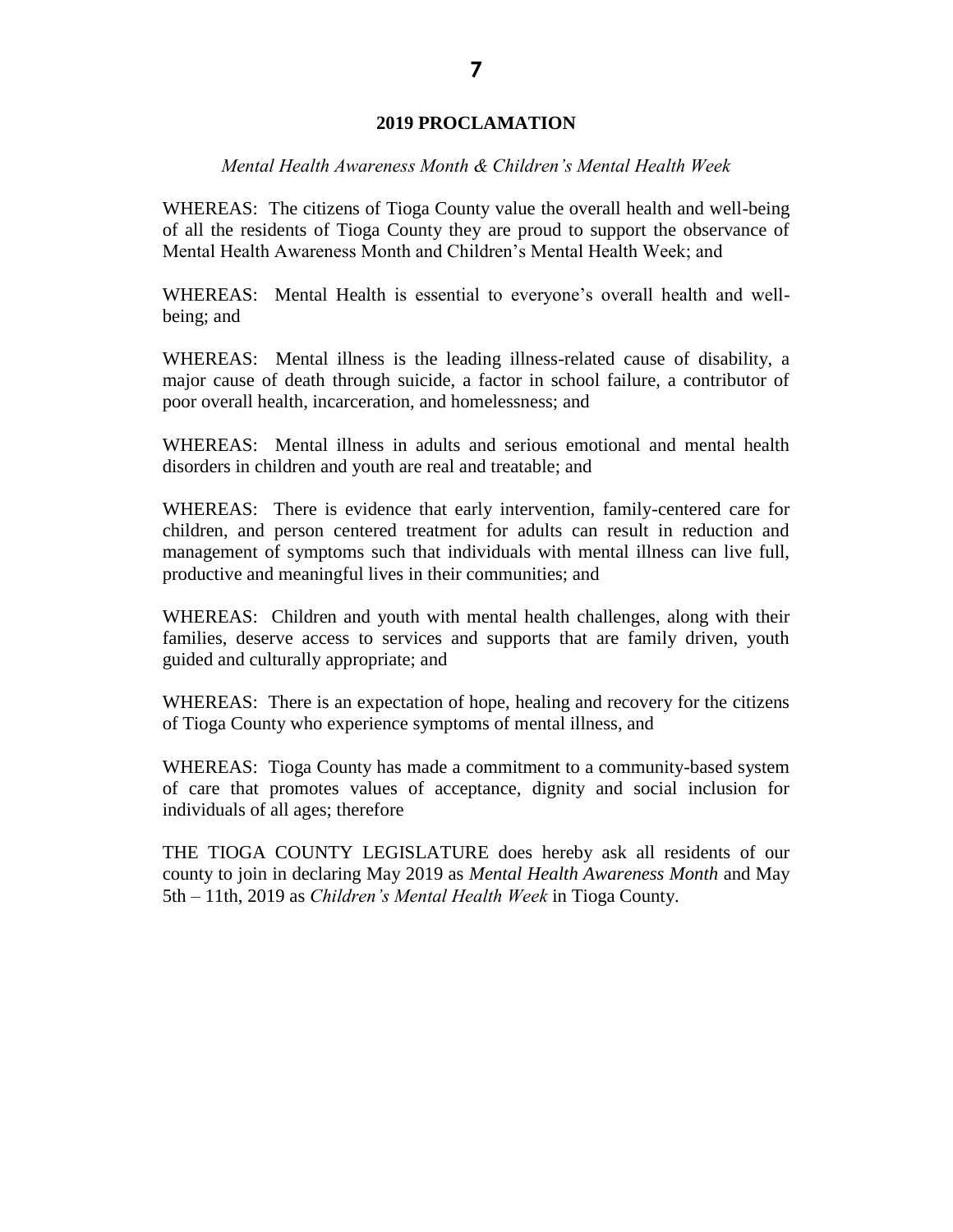# **FOSTER CARE RECOGNITION MONTH PROCLAMATION**

WHEREAS: The Tioga County foster family serves as a source of safety, love, self-esteem and support for children in Tioga County; and

WHEREAS: There are 29 children in foster care in Tioga County, 20 of these children are in foster homes, with 6 being in relative foster home placements; and

WHEREAS: We have 18 certified foster homes in Tioga County with 5 of them being approved relative homes; and

WHEREAS: Numerous public and private agencies work to increase the public's awareness of the needs of children in foster care, and the enduring and valuable contribution of foster parents; and

WHEREAS: It is appropriate to recognize all those who volunteer their talents and energies on behalf of children in foster care, the foster parents who serve these children and the professional staff dedicated to ensuring these children have a stable and safe foster family environment; now therefore

THE TIOGA COUNTY LEGISLATURE hereby Proclaims May 2019, as

# **FOSTER CARE RECOGNITION MONTH**

in Tioga County and call upon all citizens, community agencies, religious organizations, medical facilities and businesses to increase their participation in our efforts to recognize foster parents in Tioga County.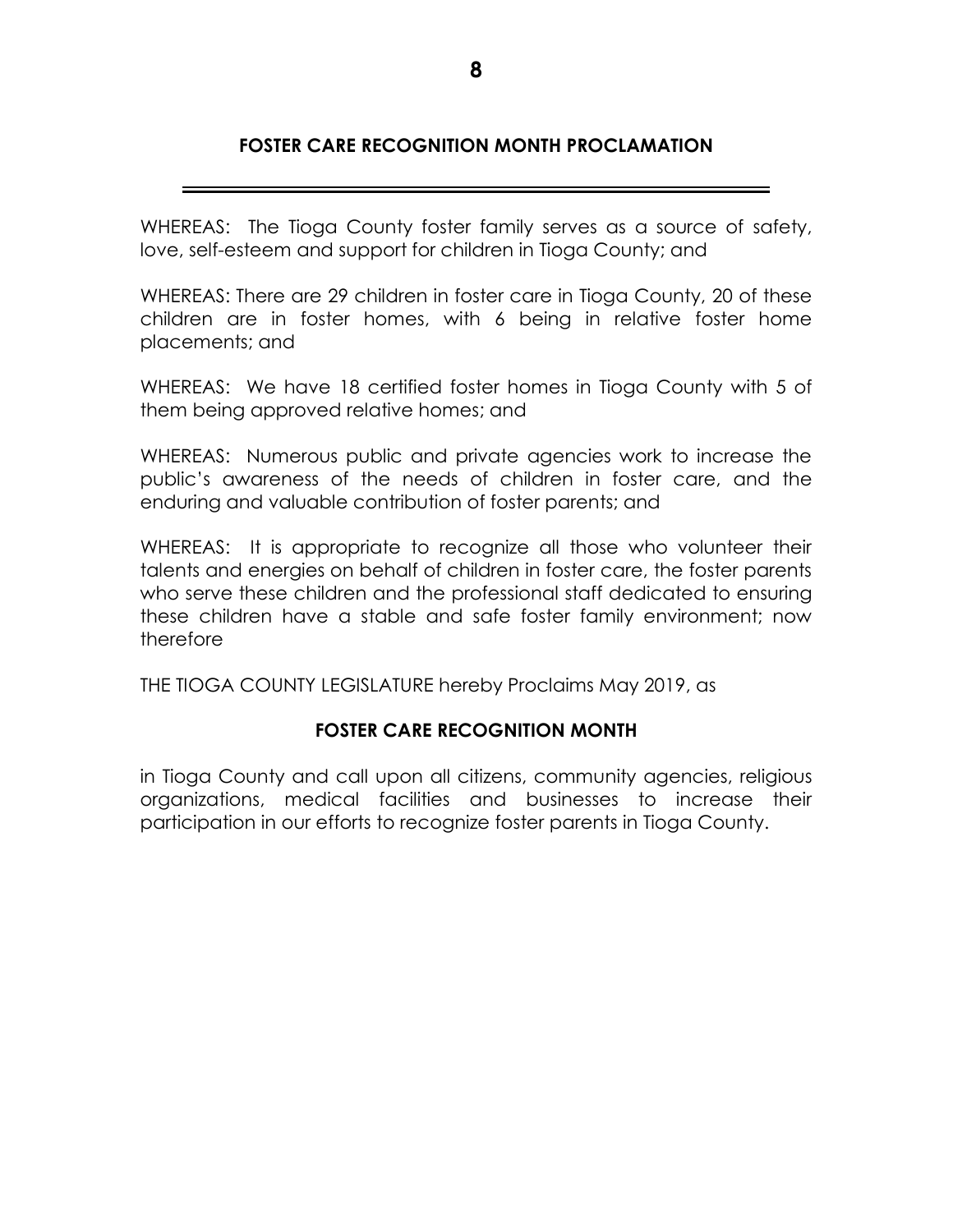# **PROCLAMATION**

WHEREAS: People who are elderly or have disabilities have contributed to the general welfare of Tioga County by helping to preserve customs, convictions, and traditions of many people from diverse backgrounds; and

WHEREAS: These residents are vital and integral members of our society and their wisdom and experience have enriched our lives; and

WHEREAS: The health and well-being of disabled and elderly people in our county should be one of our highest priorities and of concern to all Americans; and

WHEREAS: People who are elderly or have disabilities are among the most important resources of our county, and it is fitting that we recognize the need to protect their health, safety, and rights; and

WHEREAS: Abuse of the elderly and people with disabilities in domestic and institutional settings is a wide-spread problem, affecting hundreds of thousands of people across the country; and

WHEREAS: Elder abuse is underreported because the elderly who are being abused find it very difficult to tell anyone and are usually ashamed and sometimes afraid; and

WHEREAS: Elder abuse happens to men and women of all income levels, all cultural and ethnic groups, whether they are in good health or incapacitated in some way, in poor neighborhoods and in suburbia; and

WHEREAS: Many of the cases investigated by Adult Protective Services in New York involve self-neglect or financial exploitation and it is our duty as citizens to reach out to people in need; now therefore

THE TIOGA COUNTY LEGISLATURE does hereby proclaim the month of May 2019 to be

# **Elder Abuse Prevention Month**

in Tioga County, and urge all citizens to work together to help reduce abuse and neglect of people who are elderly or have disabilities.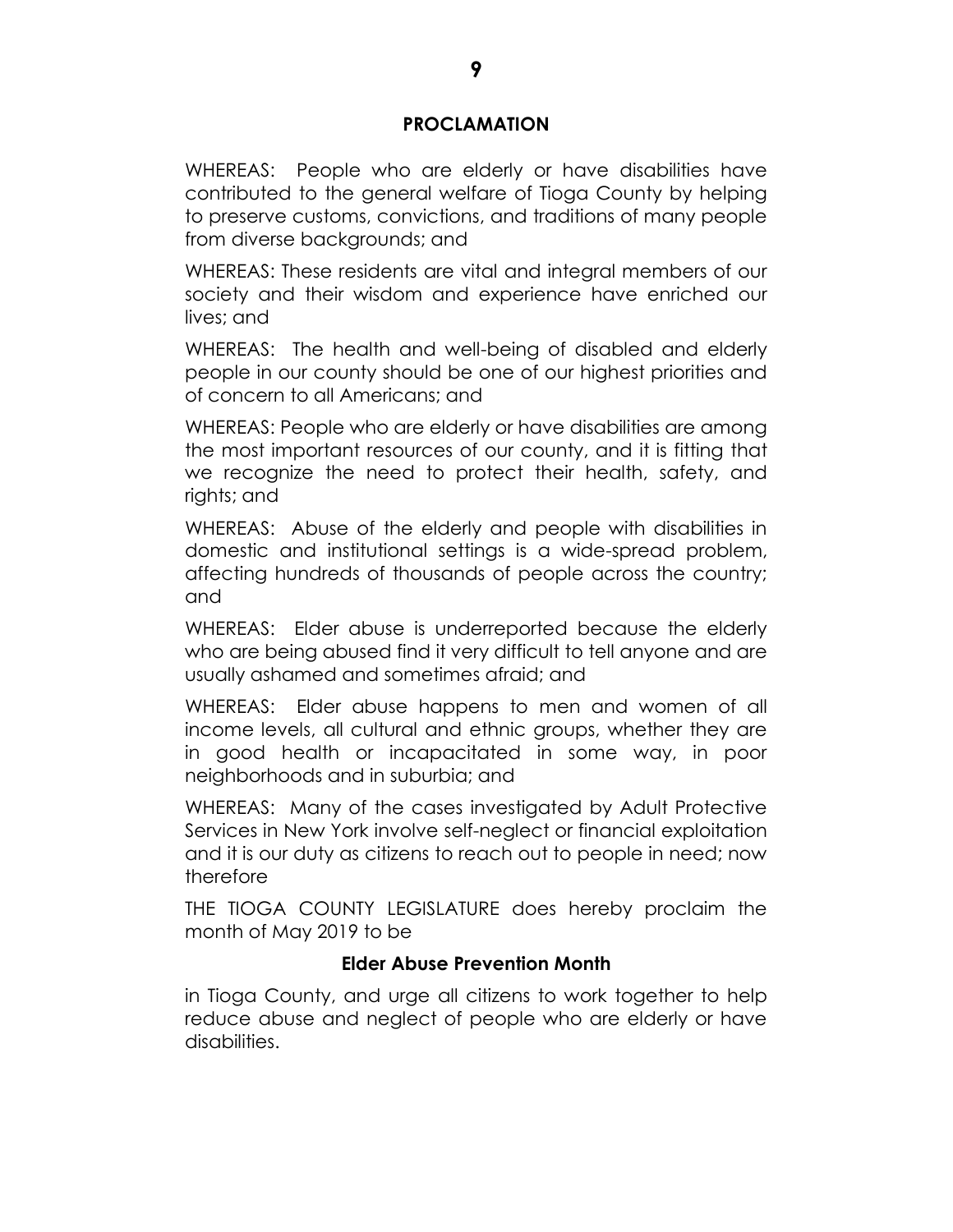REFERRED TO: LEGAL/FINANCE

RESOLUTION NO. -19 AUTHORIZE EXECUTION OF COOPERATIVE AGREEMENTS BETWEEN THE LAW DEPARTMENT, ITCS, SHERIFF, PUBLIC HEALTH, DSS, AND MENTAL HYGIENE

WHEREAS: To maximize State reimbursement for Legal, IT and Sheriff expenses while eliminating the administrative burden of charging all departments for those expenses Tioga County implemented a direct charge program; and

WHEREAS: The Law Department will directly charge the Department of Social Services for its services and support pursuant to a Cooperative Agreement; and

WHEREAS: The Sheriff's Department will directly charge the Department of Social Services for security services, escort, protection and transport services pursuant to a Cooperative Agreement; and

WHEREAS: ITCS will directly charge the Department of Social Services, Public Health and Mental Hygiene for its services and support pursuant to Cooperative Agreements; now therefore be it

RESOLVED: That the Legislature authorizes and directs the Chair of the Legislature to execute the Cooperative Agreements referenced above; and be it further

RESOLVED: That the Cooperative Agreements between DSS and the Law Department, ITCS and Sheriff shall be submitted to the New York State Office of Temporary and Disability Assistance and the Office of Children and Family Services for approval.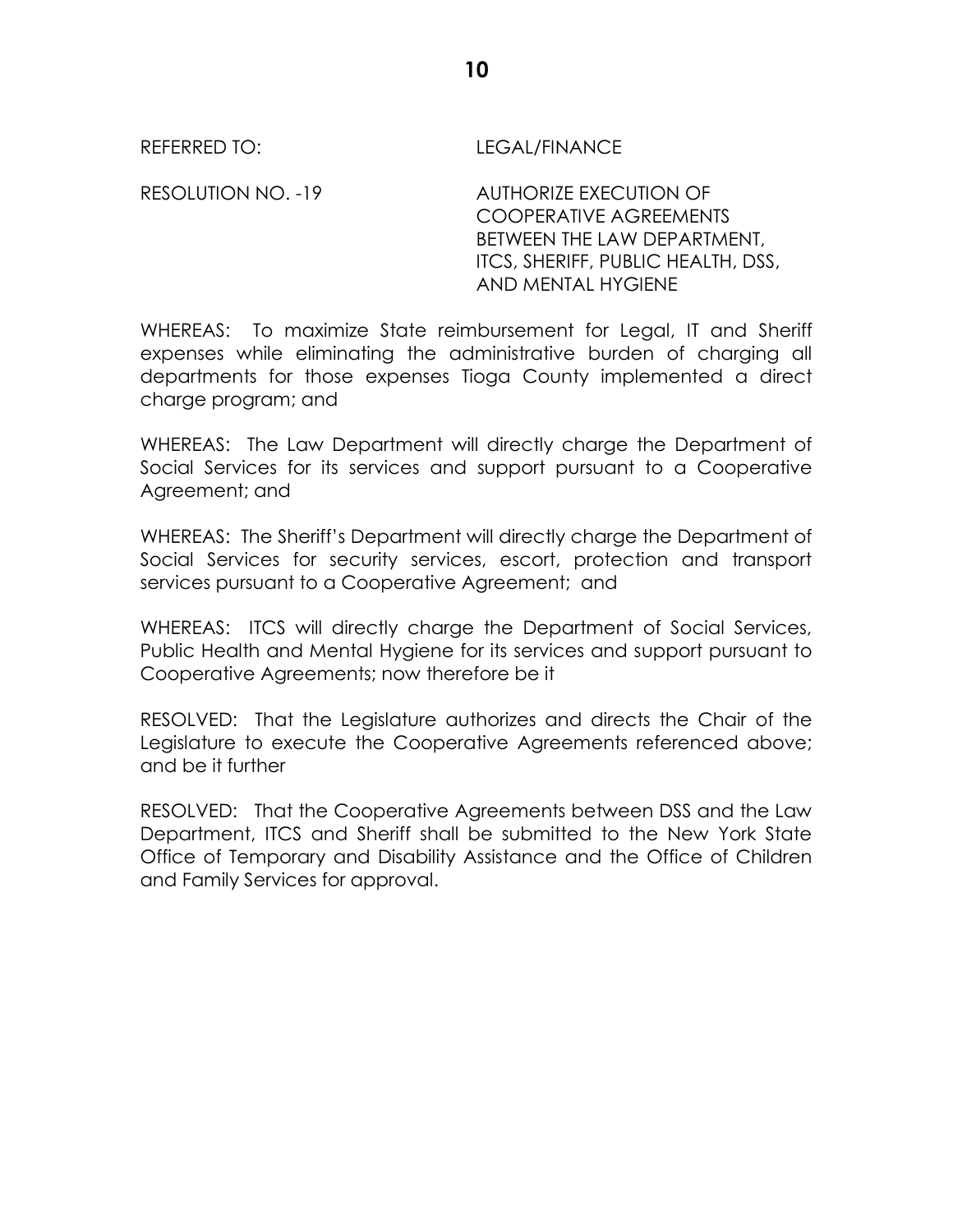| REFERRED TO:       | <b>ITCS COMMITTEE AND</b><br><b>LEGAL COMMITTEE</b>                                                                                                 |
|--------------------|-----------------------------------------------------------------------------------------------------------------------------------------------------|
| RESOLUTION NO: -19 | AUTHORIZATION TO ENTER INTO<br>AN AGREEMENT WITH BROOME COUNTY TO<br><b>CORRECT BOUNDARY LINES BETWEEN</b><br><b>TIOGA COUNTY AND BROOME COUNTY</b> |

WHEREAS: Incorrect boundary lines between Tioga County and Broome County in the Town of Newark Valley and the Town of Owego are currently reflected as the U.S. Census Bureau municipal boundaries; and

WHEREAS: Residents of areas adjacent to the incorrect boundary lines are counted by the Census Bureau as living in Broome County instead of Tioga County; and

WHEREAS: Tioga County is desirous of correcting the boundary lines so that residents living in those areas are correctly counted by the U.S. Census Bureau as residing in Tioga County, which boundary lines are set forth in the five polygons shown on maps as Attachments 1, 2, 3, 4, and 5 to the agreement between Tioga County and Broome County; and

WHEREAS: Broome County agrees to the correction of the boundary lines as set forth in the five polygons shown on said maps attached to said agreement as Attachments 1, 2, 3, 4, and 5 and to the U.S. Census Bureau correcting the municipal boundary; now therefore be it

RESOLVED: That the Tioga County Legislature hereby agrees to enter into an agreement with Broome County to correct said boundary lines as set forth in the five polygons shown on the maps attached to said agreement as Attachments 1, 2, 3, 4, and 5 and to the U.S. Census Bureau correcting the municipal boundary; and it is further

RESOLVED: That the Chair of the Legislature is hereby authorized to sign said agreement to correct said boundary lines.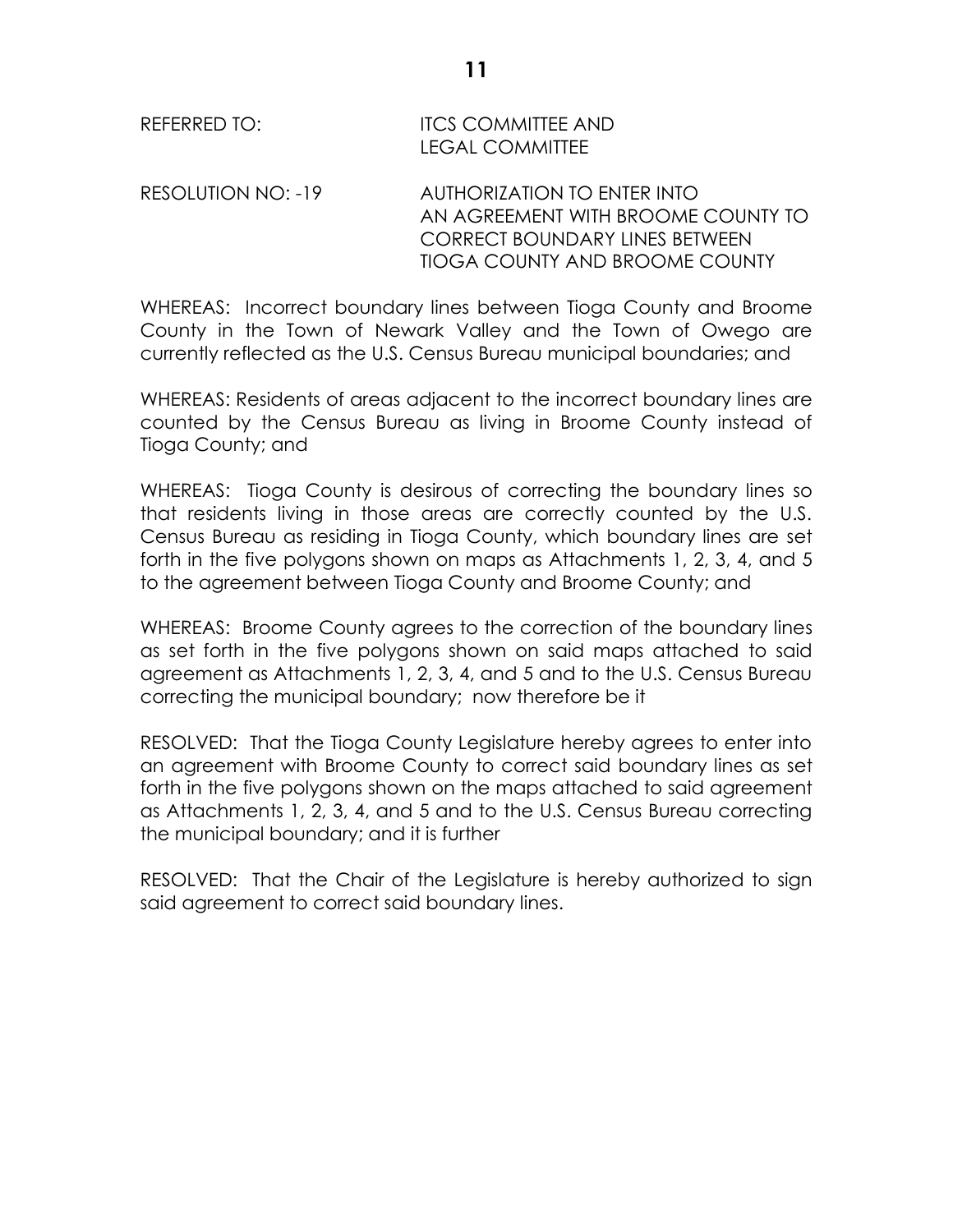REFERRED TO: PUBLIC SAFETY COMMITTEE

RESOLUTION NO. -19 AUTHORIZE NO COST EXTENSION TO TETRATECH CONTRACT FOR HAZARD MITIGATION PLAN GRANT

WHEREAS: The Tioga County Legislature authorized via resolution 50-18 awarding the Hazard Mitigation Plan Update contract to Tetratech; and

WHEREAS: The stated deadline for completion of this project in the Request for Proposals was August 2018; and

WHEREAS: Due to numerous additional requirements from NYS DHSES, Tetratech's completion of the draft Hazard Mitigation Update was delayed and this consultant contract needs extension until the expiration date of the NYS DHSES grant contract which is August 30, 2019; and

WHEREAS: NYS DHSES has just completed a compliance review of the Draft Hazard Mitigation Plan and has passed the Plan to FEMA to conduct its agency compliance review which could take up to 45 days; and

WHEREAS: Tetratech's consultant services are needed to respond to both NYS DHSES and FEMA's review requirements in order to finalize this document; therefore be it

RESOLVED: That the Tioga County Legislature authorize a no-cost extension of said Tetratech contract to August 30, 2019.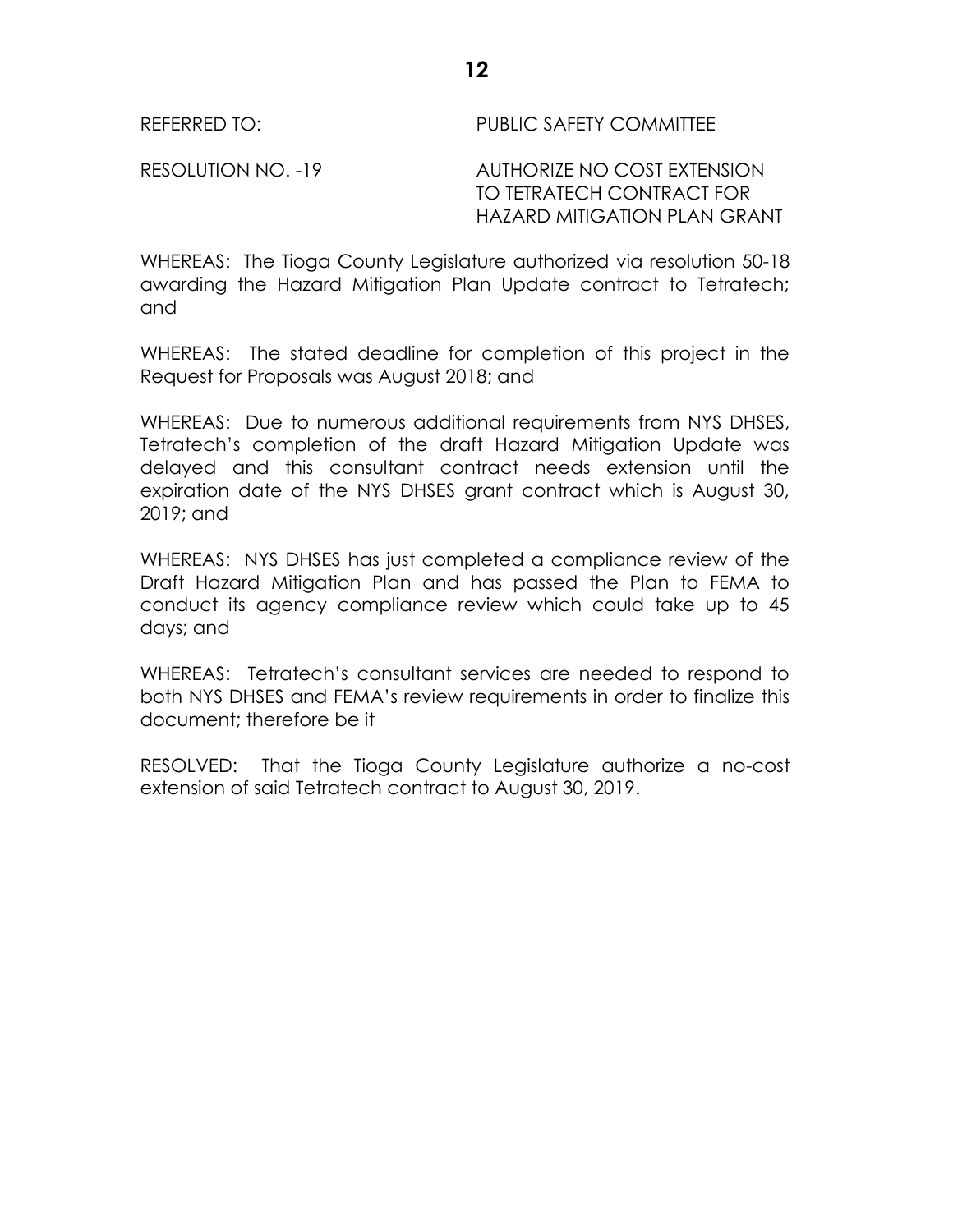# REFERRED TO: PUBLIC SAFETY COMMITTEE

### RESOLUTION NO. -19 AUTHORIZE THE SUBMISSION OF 2020 PSAP OPERATION GRANT

WHEREAS: The NYS Office of Interoperable and Emergency Communications has announced the 2020 PSAP (Public Safety Answering Point) Operation grant funding; and

WHEREAS: Applications for this grant are required to be submitted in June of 2019; and

WHEREAS: County Policy #47 requires that a resolution be approved before any such grant application be submitted; therefore be it

RESOLVED: That the Tioga County Sheriff's Office be authorized to submit the appropriate grant application for the purpose of securing this funding, and authorizes the Chair of the Legislature to sign such application.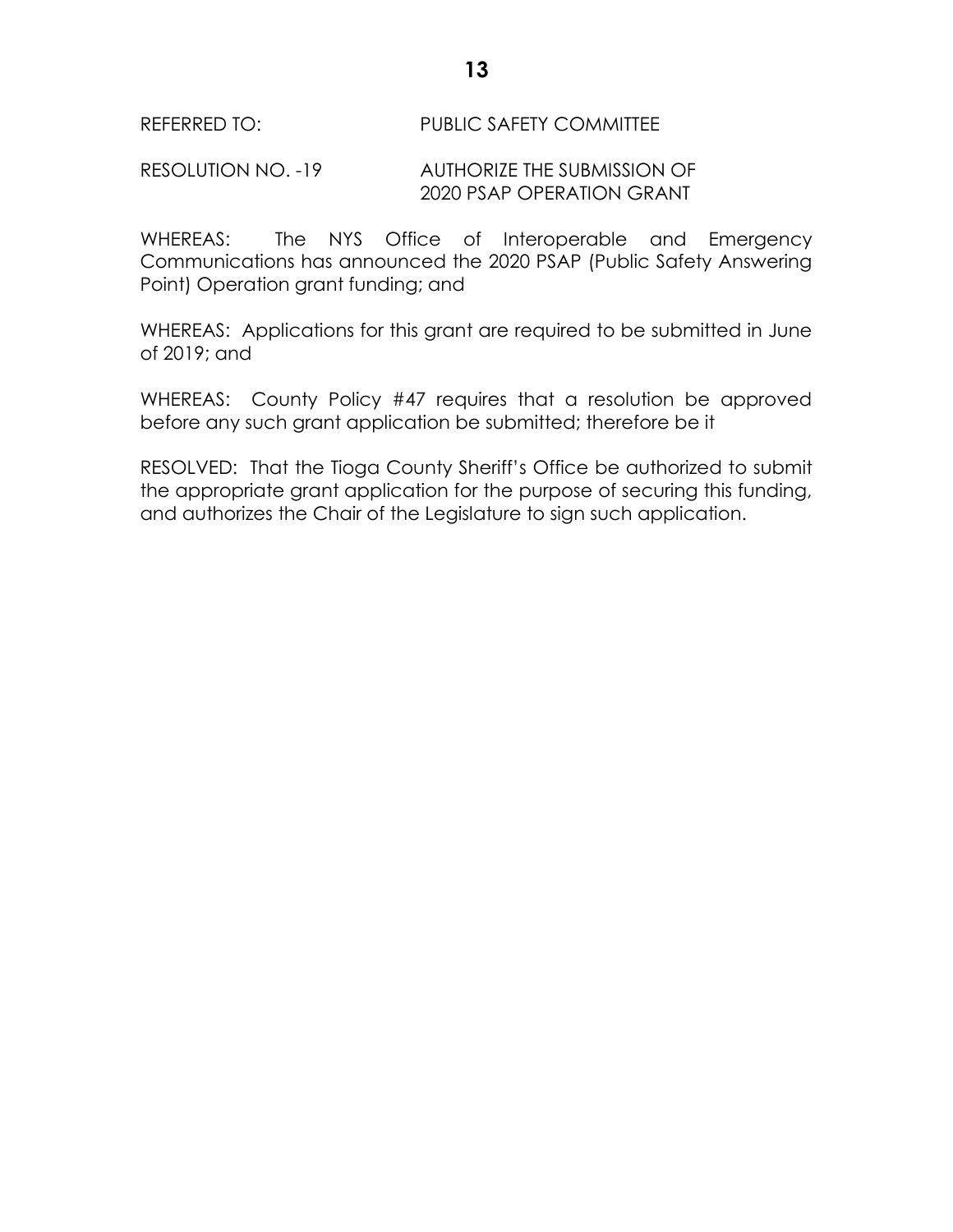| REFERRED TO:       | <b>INFORMATION TECHNOLOGY</b> |
|--------------------|-------------------------------|
| RESOLUTION NO. -19 | APPROVE APPLICATION FOR NYS   |
|                    | DHSES CYBERSECURITY GRANT     |

WHEREAS: The Tioga County Legislature recognizes the growing need for improved cybersecurity infrastructure; and

WHEREAS: The Information Technology and Communication Services department has identified the New York State Department of Homeland Security and Emergency Services fiscal year 2018 Cyber Security Grant Program (CSGP) as a potential funding source for needed cybersecurity software; and

WHEREAS: The CSGP offers up to \$50,000 for cybersecurity-related purchases for municipalities; and

WHEREAS: The Information Technology department has identified a specific software package to apply for under this grant; therefore be it

RESOLVED: That the Tioga County Legislature authorizes the ITCS department to complete and submit an application for the NYS DHSES FY 2018 Cyber Security Grant Program in an amount not to exceed \$50,000.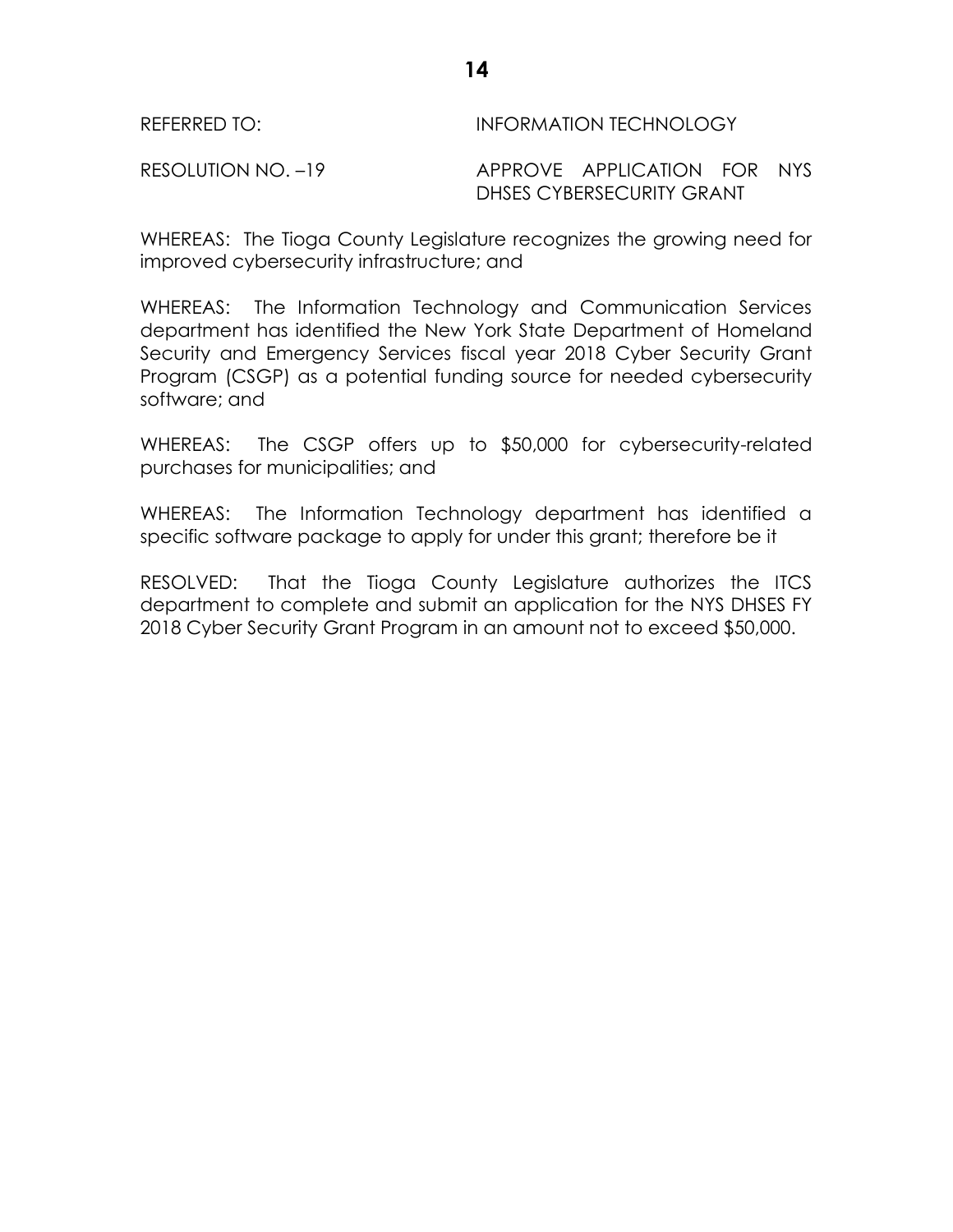| REFERRED TO: | PUBLIC SAFETY COMMITTEE        |
|--------------|--------------------------------|
|              | <b>FINANCE/LEGAL COMMITTEE</b> |
|              |                                |

RESOLUTION NO. -19 AWARD CONTRACT RADIO CONSULTING SERVICES AND TRANSFER OF FUNDS STATE INTEROPERABLE 17 GRANT

WHEREAS: The Tioga County Office of Emergency Services has a need to continue the upgrade and replacement process of its current radio communications system due to poor performance issues; and

WHEREAS: The Director of Emergency Services would like to contract with Federal Engineering, Inc. at a cost of \$57,730; and

WHEREAS: Federal Engineering, Inc. is listed on the General Services Administration contract; and

WHEREAS: There are sufficient funds in the State Interoperable Grant17, and

WHEREAS: A budget transfer needs to be done to fund the appropriate budget line items; therefore be it

RESOLVED: That the Chair of the County Legislature is authorized to execute a contract between Tioga County and Federal Engineering, Inc. setting forth the rights and obligations of the parties consistent with the proposal submitted by Federal Engineering, Inc. upon review by the County Attorney; and be it further

RESOLVED: That a transfer of funds be done as follows:

FROM: A3415.520230 IO17 Radio & Equipment \$66,515.14 TO: A3415.540140 IO17 Contracting Services \$66,515.14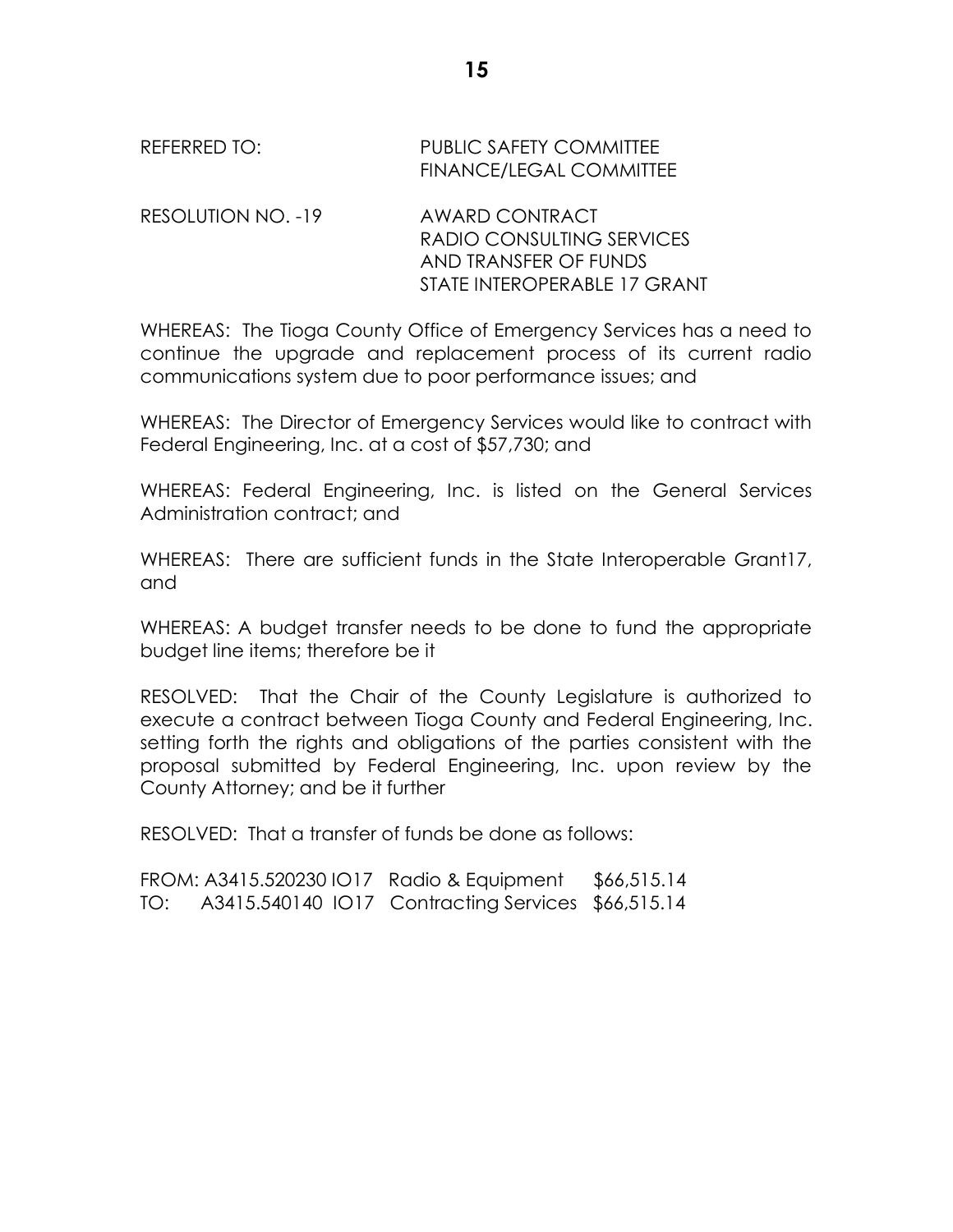## REFERRED TO: ADMINISTRATIVE SERVICES COMMITTEE

RESOLUTION NO: -19 MORTGAGE TAX DISTRIBUTION

RESOLVED: That the mortgage tax report for the period October 1, 2018 to March 31, 2019 be and it hereby is accepted; further

RESOLVED: That the County Treasurer be authorized and directed to pay to the Supervisors of the several Towns and the Treasurers of the several Villages the amounts apportioned to them as follows:

| Barton (Town)           | \$17,148.64  |
|-------------------------|--------------|
| Berkshire (Town)        | 4,081.21     |
| Candor (Town)           | 11,651.31    |
| Candor (Village)        | 1,226.86     |
| Newark Valley (Town)    | 9,612.54     |
| Newark Valley (Village) | 2,320.59     |
| Nichols (Town)          | 7,375.17     |
| Nichols (Village)       | 462.89       |
| Owego (Town)            | 81,281.16    |
| Owego (Village)         | 30,279.56    |
| Richford (Town)         | 1,194.50     |
| Spencer (Town)          | 10,127.46    |
| Spencer (Village)       | 2,687.63     |
| Tioga (Town)            | 12,361.21    |
| Waverly (Village)       | 16,903.28    |
|                         | \$208,714.01 |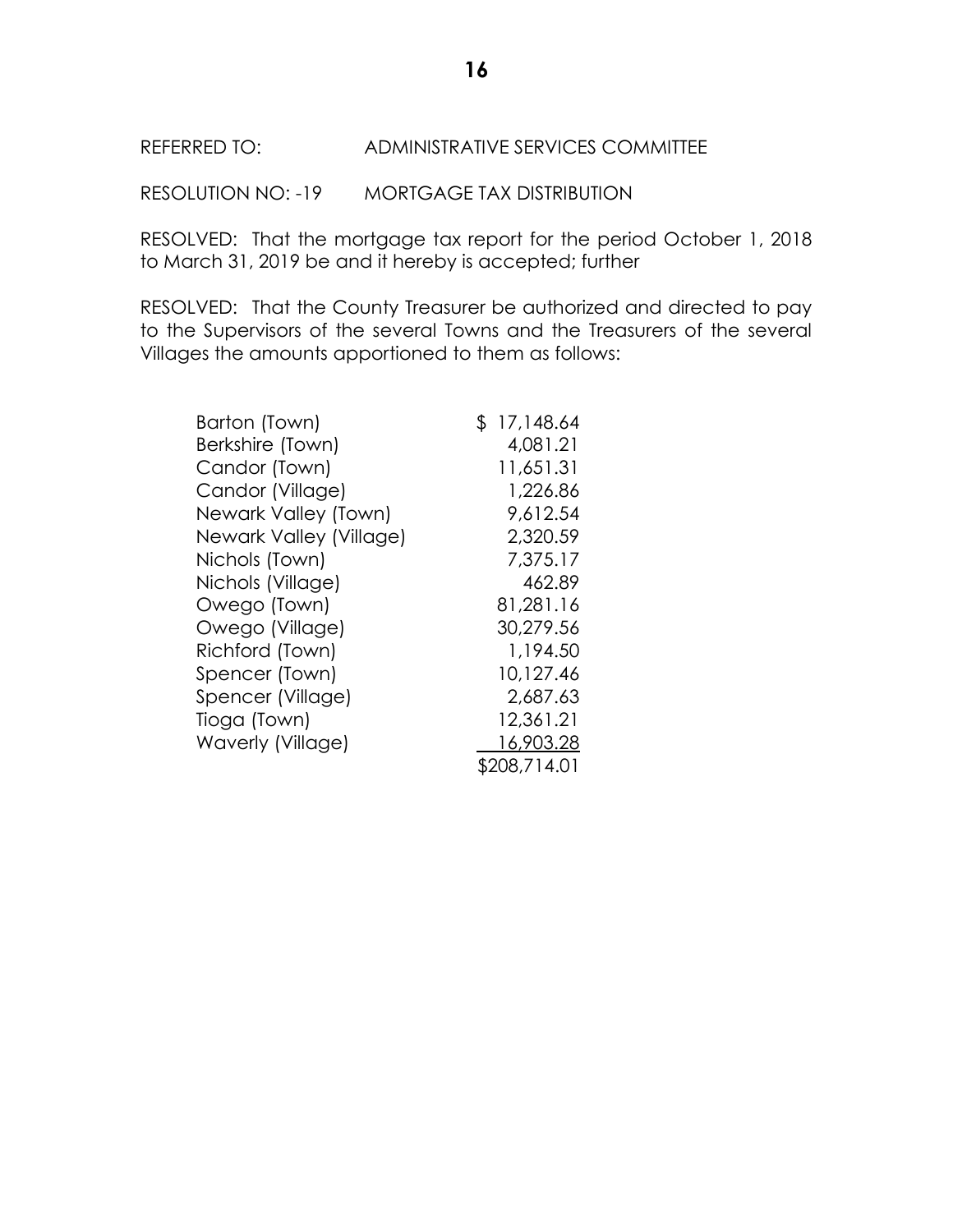### REFERRED TO: The contract of the contract of the public works

RESOLUTION NO. -19 AWARD CONSTRUCTION WEST RIVER DRIVE OVER WALKER CREEK PIN 9754.52

WHEREAS: Tioga County was awarded funding for this project through NYSDOT; and

WHEREAS: Funding is available for the construction of the West River Drive over Walker Creek culvert PIN 9754.52 ; and NYSDOT has concurred with the award; and

WHEREAS: The Commissioner of Public Works received sealed bids on April 2, 2019 and the bids came in as follows:

| Silverline Construction           | \$357,665.00 |
|-----------------------------------|--------------|
| Gorick Construction               | \$364,000.00 |
| R. DeVincentis Construction, Inc. | \$367,000.00 |
| Procon Contracting, LLC           | \$404,000.00 |
| <b>Bothar Construction, LLC</b>   | \$547,700.00 |

and

WHEREAS: Tioga County DPW has completed the review of the bids and finds the low bidder Silverline Construction, Burdett, NY meets all of the qualifications of the bid specifications; therefore be it

RESOLVED: That the Tioga County Legislature authorize awarding the bid to Silverline Construction, Burdett, NY not to exceed \$357,665.00 to be paid out of the following account:

H5110.520003.H1709 – West River Drive over Walker – PIN 9754.52 \$357,665.00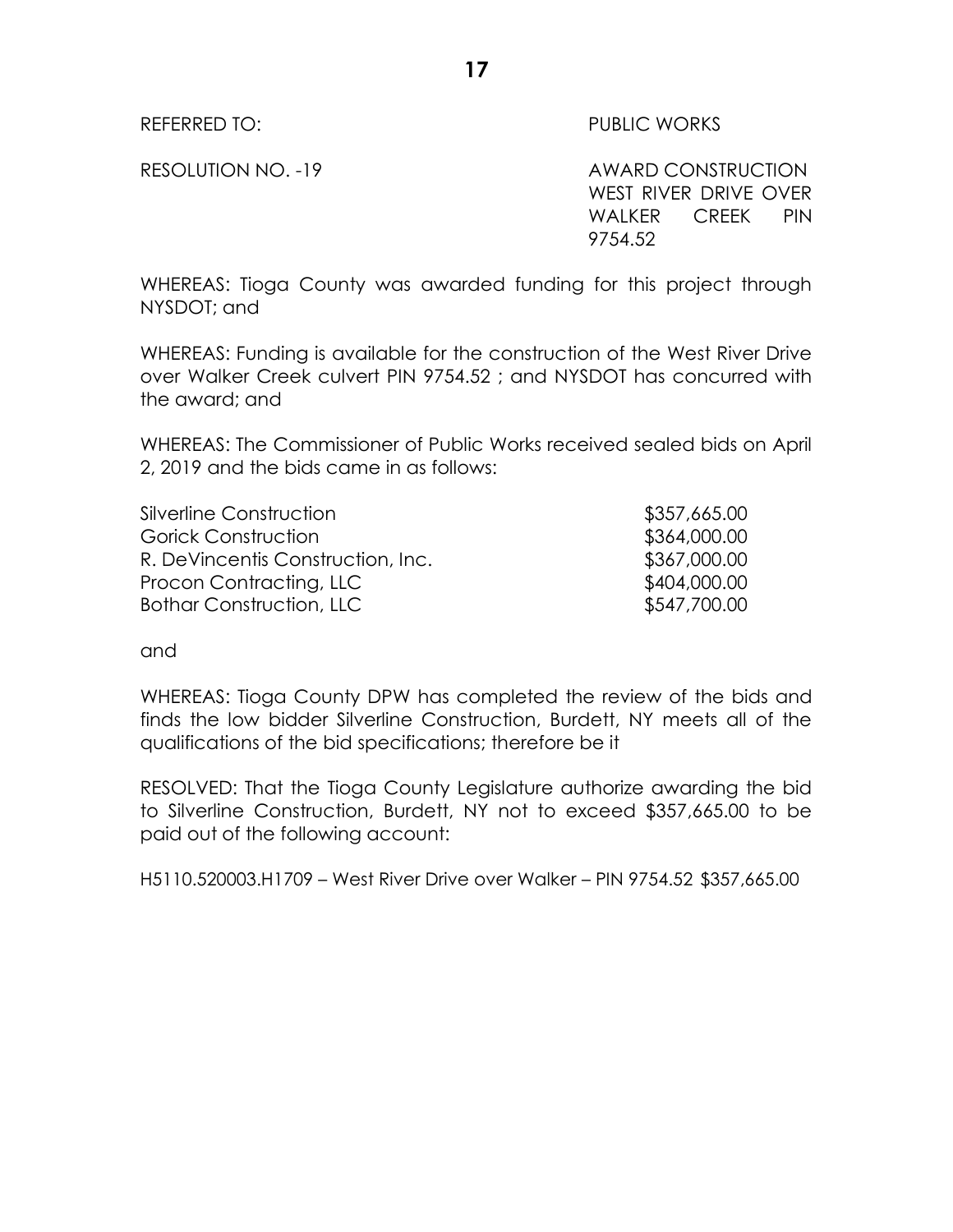REFERRED TO: The PERSONNEL COMMITTEE FINANCE COMMITTEE

RESOLUTION NO. -19 TRANSFER FUNDS/FUND SELF-INSURANCE PLAN RESERVE

WHEREAS: Tioga County Local Law No. 2 of 2015 established a Contributed Reserve cap of \$6,000,000 for the Tioga County Self Insurance Plan; and

WHEREAS: Tioga County Local Law No. 2 of 2015 allows for the transfer of surplus funds from the fund balance to the reserve; and

WHEREAS: The 2018 Tioga County Self Insurance operating budget had surplus funds of \$523,084.24 in the fund balance; and

WHEREAS: The December 31, 2018 Tioga County Self Insurance Plan Fund Balance is \$1,523,084.83; and

WHEREAS: The December 31, 2018 Tioga County Self Insurance Contributed Reserve Fund is \$2,553,320.83; therefore be it

RESOLVED: That the Tioga County Treasurer is authorized to transfer funds as follows:

| From: Self-Insurance Fund Balance S390900 | \$523,084.24 |
|-------------------------------------------|--------------|
|-------------------------------------------|--------------|

| To: | Self-Insurance Contributed Reserve Fund \$375300 | \$523,084.24 |
|-----|--------------------------------------------------|--------------|
|-----|--------------------------------------------------|--------------|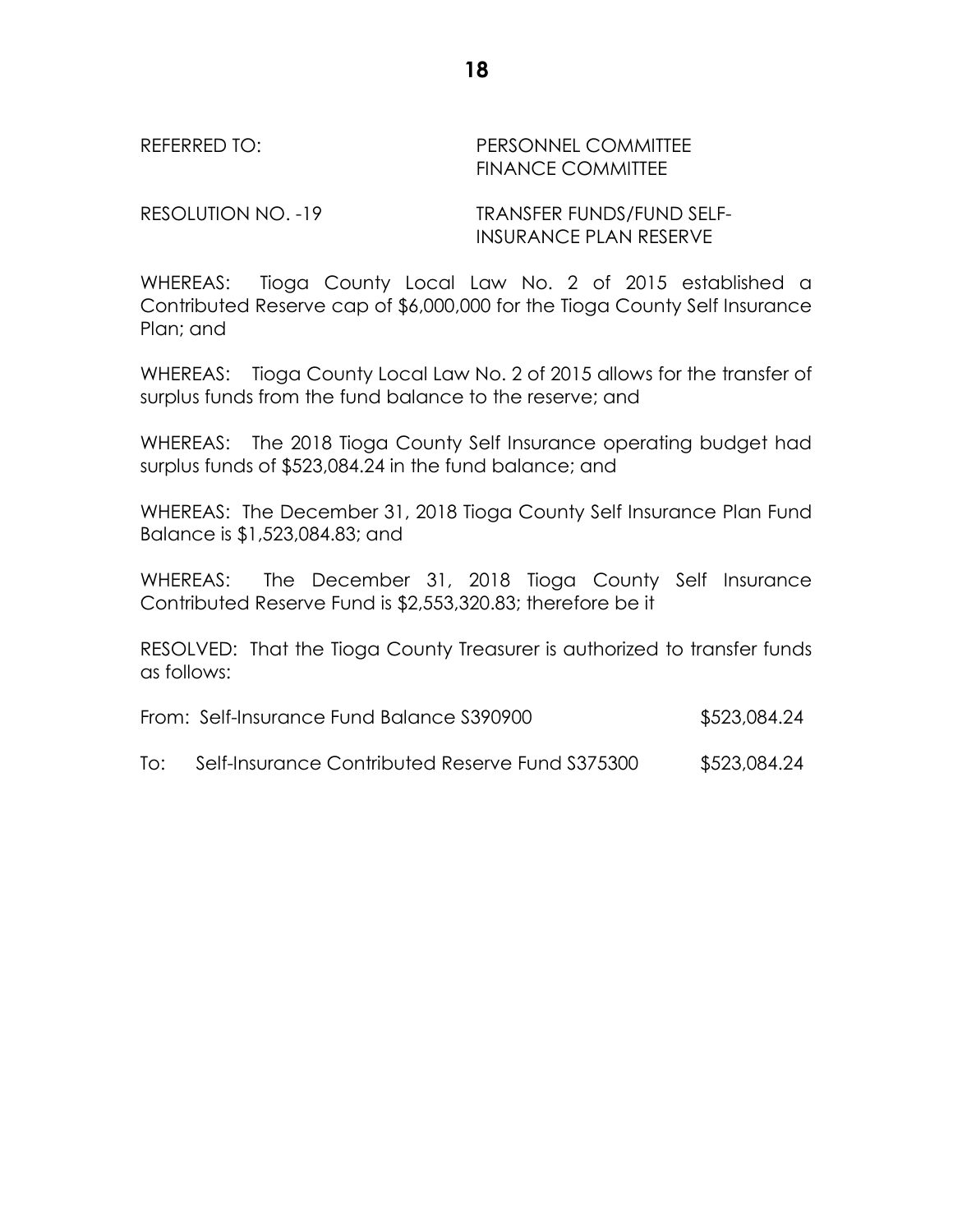REFERRED TO: HEALTH & HUMAN SERVICES COMMITTEE FINANCE COMMITTEE

RESOLUTION NO. -19 TRANSFER OF FUNDS BUDGET MODIFICATION MENTAL HYGIENE

WHEREAS: Tioga County Mental Hygiene (TCMH) is required to pay a portion of the costs for the treatment of Tioga County residents that have been assigned Criminal Psychiatric services by the NYS Court system; and

WHEREAS: TCMH has received notice that Tioga County residents were assigned these services, along with the required payment amount; and

WHEREAS: TCMH has determined the amount of additional funding needed for these already incurred mandated expenses within its own budget, yet this will require a budget modification and transfer of funds; and

WHEREAS: Transfer of funds requires Legislative approval; therefore be it

RESOLVED: That the Mental Hygiene budget be modified and funds be transferred as follows:

From: A4210 510010 Full Time \$34,432.36 To: A4390 540590 Criminal Psychiatric: Services Rendered \$34,432.36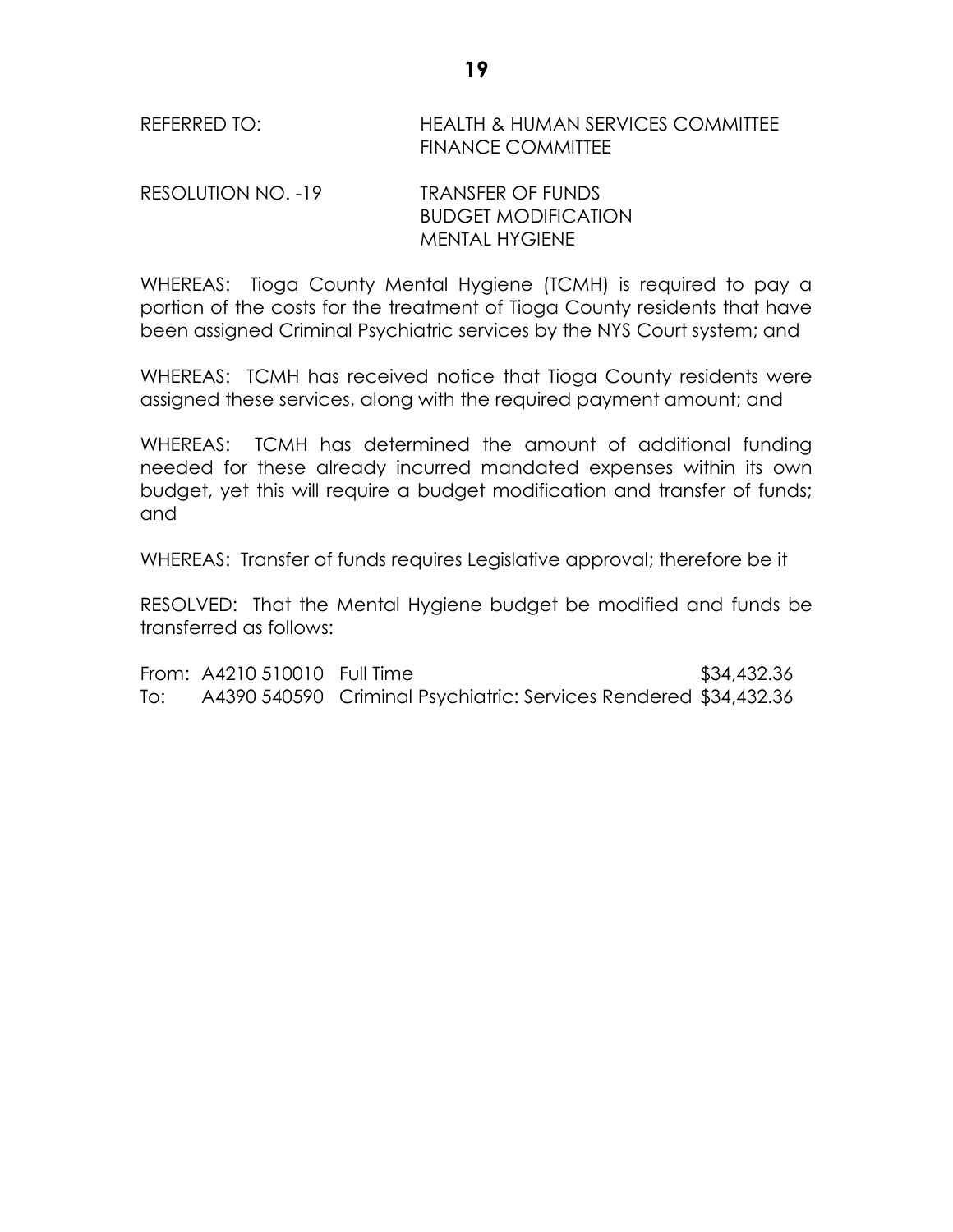REFERRING TO: PUBLIC SAFETY COMMITTEE FINANCE COMMITTEE

RESOLUTION NO. -19 MODIFY 2019 BUDGET HAZARD MITIGATION PLANNING GRANT 2016 (HMP16) EMERGENCY SERVICES

WHEREAS: Prior year grant funds needed to be re-established for the remaining unspent grant balance for the year-end 2018; and

WHEREAS: The Treasurer's Office closed out the 2018 budget in February 2019, thus voiding any 2018 encumbered purchase orders for grant funds; and

WHEREAS: Monies need to be re-established in order to complete the Hazard Mitigation Planning Grant 2016; therefore be it

RESOLVED: That the 2019 Office of Emergency Services budget be modified as follows:

# **EMO – HMP16 RESO 261-17**

| A3360.540140 Contracted Services | \$10,654 |
|----------------------------------|----------|
| A3360.443566 State Aid – HMPG16  | \$10,654 |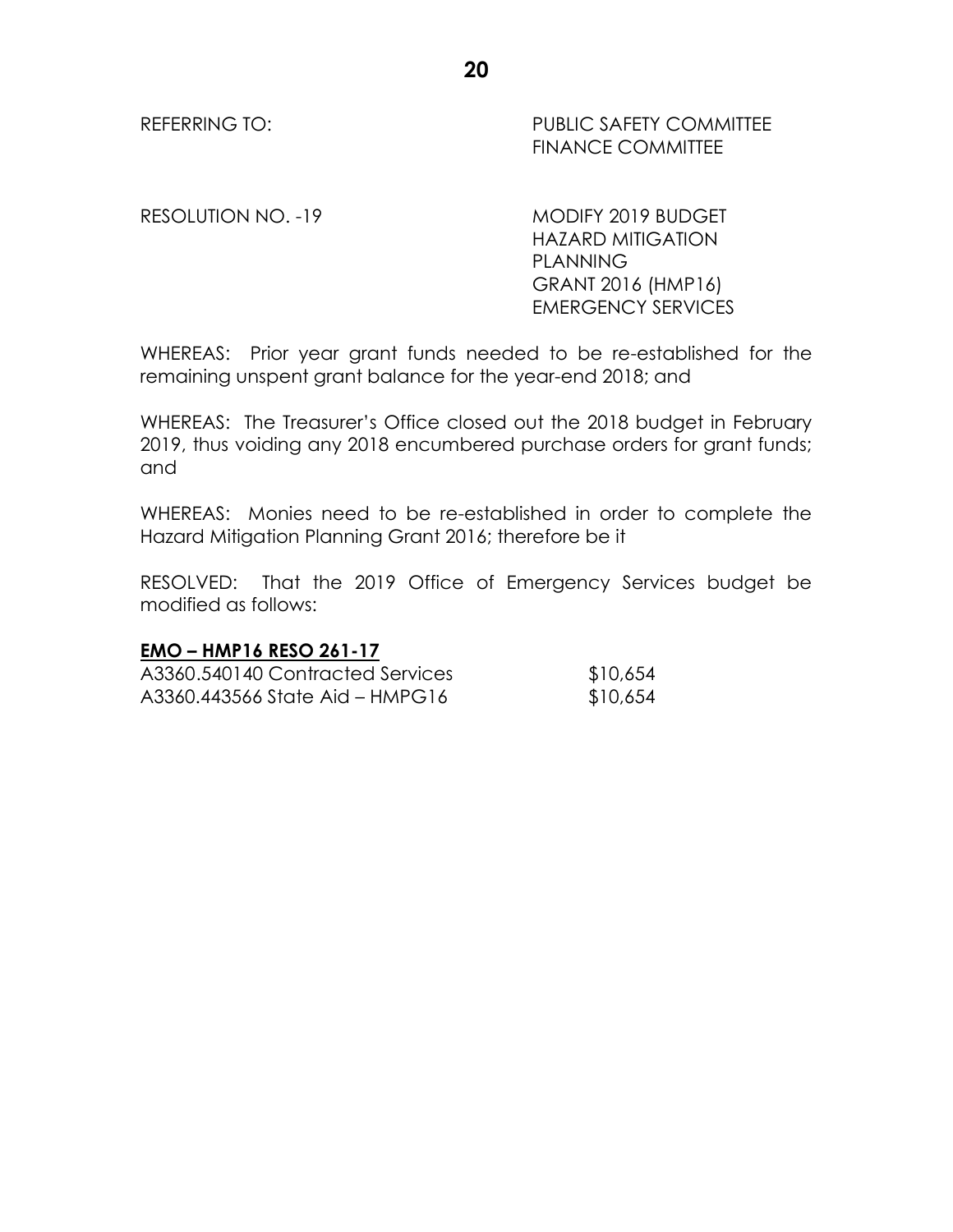REFERRED TO: FINANCE/LEGAL COMMITTEE

RESOLUTION NO. -19 AMEND 2019 BUDGET & AUTHORIZE APPROPRIATION OF FUNDS FROM FMAS RESERVE

WHEREAS: Tioga County established a Financial Management Accounting System (FMAS) Capital Reserve Account; and

WHEREAS: The original contract per Reso 230-14 with Tyler Technologies still had remaining days available for training & additional services from Tyler Technologies, outside the scope of the original contract; and

WHEREAS: Tioga County requested assistance implementing Munis Modules, including Fixed Asset Setup, Data Import, Budget Projection & Preparation, AUD Building & Reporting, and TCM Setup and Utilization; and

WHEREAS: Costs for additional training are to be charged to H1325 540140 Contracted Services as they are associated with the Treasurer's Department's Capital Account; and

WHEREAS: Legislative Approval is needed to modify the 2019 Budget; and

WHEREAS: Costs for the additional implementation should be reimbursed through the Financial Management Accounting System (FMAS) Capital Reserve Account H 387808 which requires appropriating funds from the reserve as well as legislative approval; therefore be it

RESOLVED: That the additional costs, estimated at \$30,000.00 for Munis Training and Implementation be funded and the Treasurer's Capital Account be modified as follows:

| FROM: | H 387808 | <b>FMAS Capital Reserve Account</b>     | \$30,000.00 |
|-------|----------|-----------------------------------------|-------------|
| TO:   |          | H1325 540140 Treasurers Capital Account | \$30,000.00 |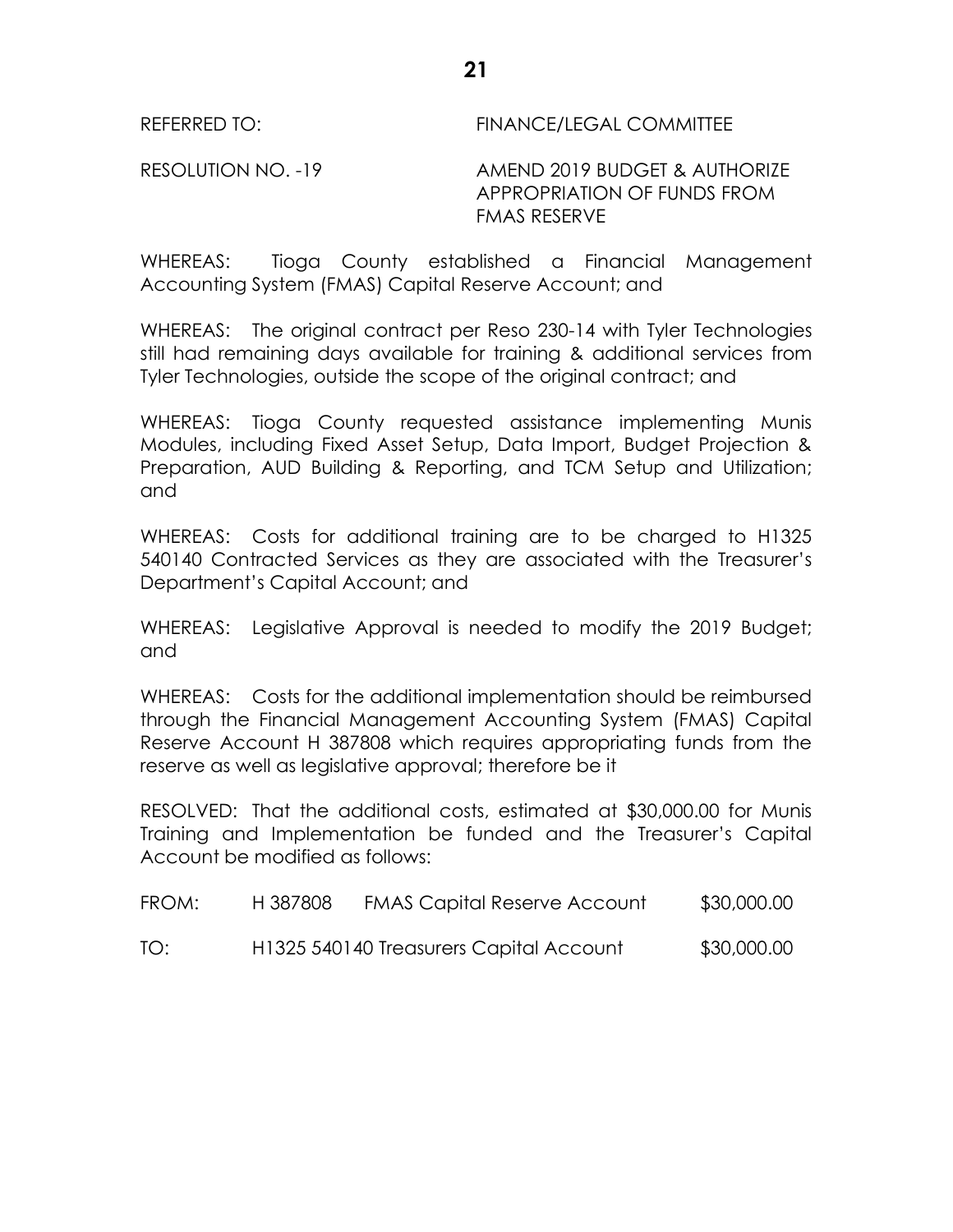| REFERRED TO: | <b>HEALTH &amp; HUMAN SERVICES COMMITTEE</b> |
|--------------|----------------------------------------------|
|              | <b>FINANCE COMMITTEE</b>                     |

RESOLUTION NO. -19 AMEND BUDGET & APPROPRIATE FUNDS PUBLIC HEALTH

WHEREAS: Tioga County Public Health has been awarded additional funding from New York State Department of Health; and

WHEREAS: The funding is designated for the Healthy Neighborhoods Program; and

WHEREAS: Amending of Budget and Appropriation of Funds requires Legislative approval; therefore be it

RESOLVED: That funding be appropriated as follows:

- From: A4090 434640 Environmental Health: State Aid \$ 50,000
- To: A4090 540595 Environmental Health: Services \$ 50,000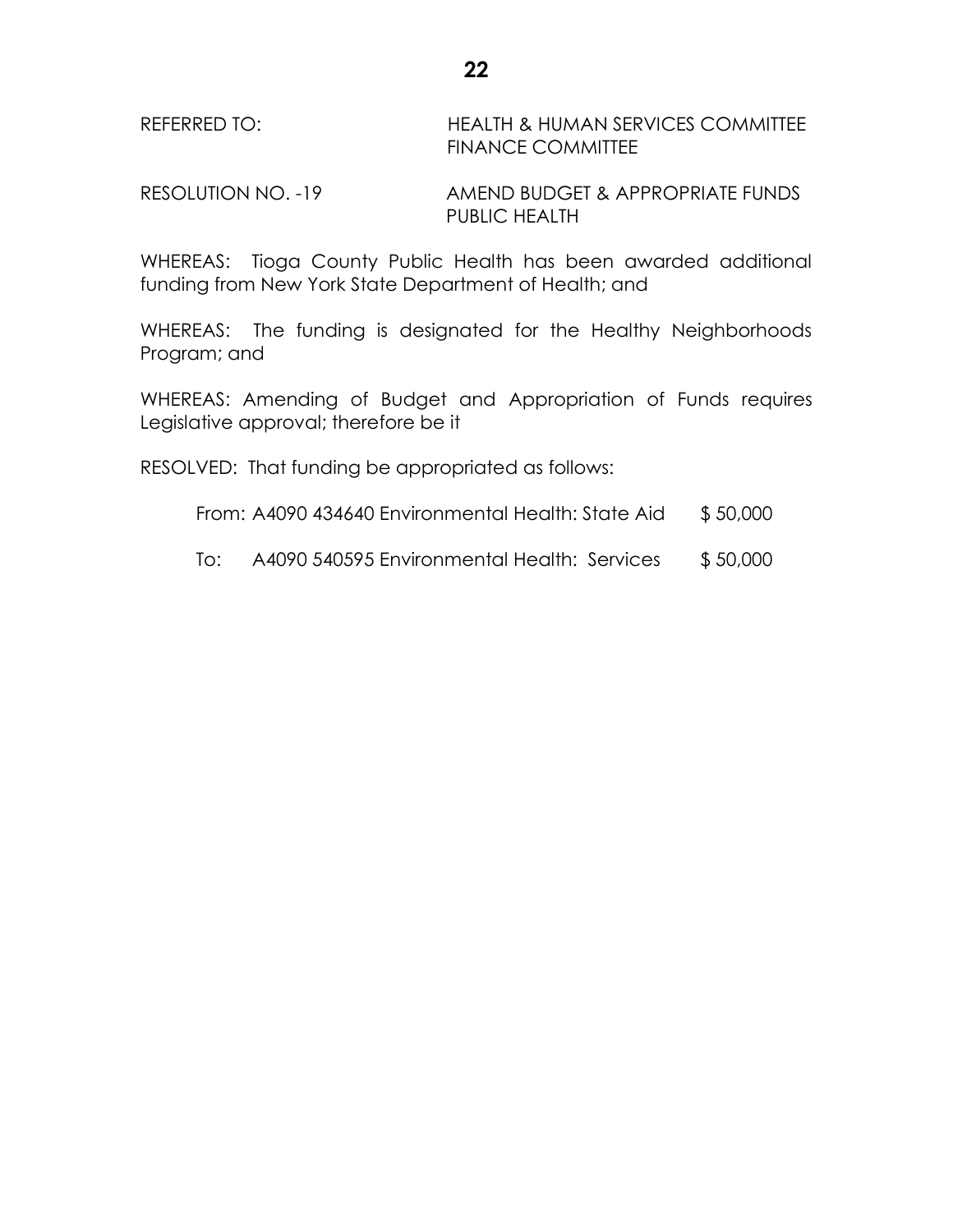REFERRED TO: HEALTH & HUMAN SERVICES **COMMITTEE** FINANCE COMMITTEE

RESOLUTION NO. -19 AMEND BUDGET & APPROPRIATE FUNDS PUBLIC HEALTH

WHEREAS: Tioga County Public Health has been awarded funding from Excellus Blue Cross Blue Shield's Community Health Improvement Initiative; and

WHEREAS: The funding is designated for the new Mobile Dental Unit; and

WHEREAS: Amending of Budget and Appropriation of Funds requires Legislative approval; therefore be it

RESOLVED: That funding be appropriated as follows:

|     | From: A4064 422800 | Dental: Grants   | \$16,500 |
|-----|--------------------|------------------|----------|
| To: | A4064 540640       | Dental: Supplies | \$16,500 |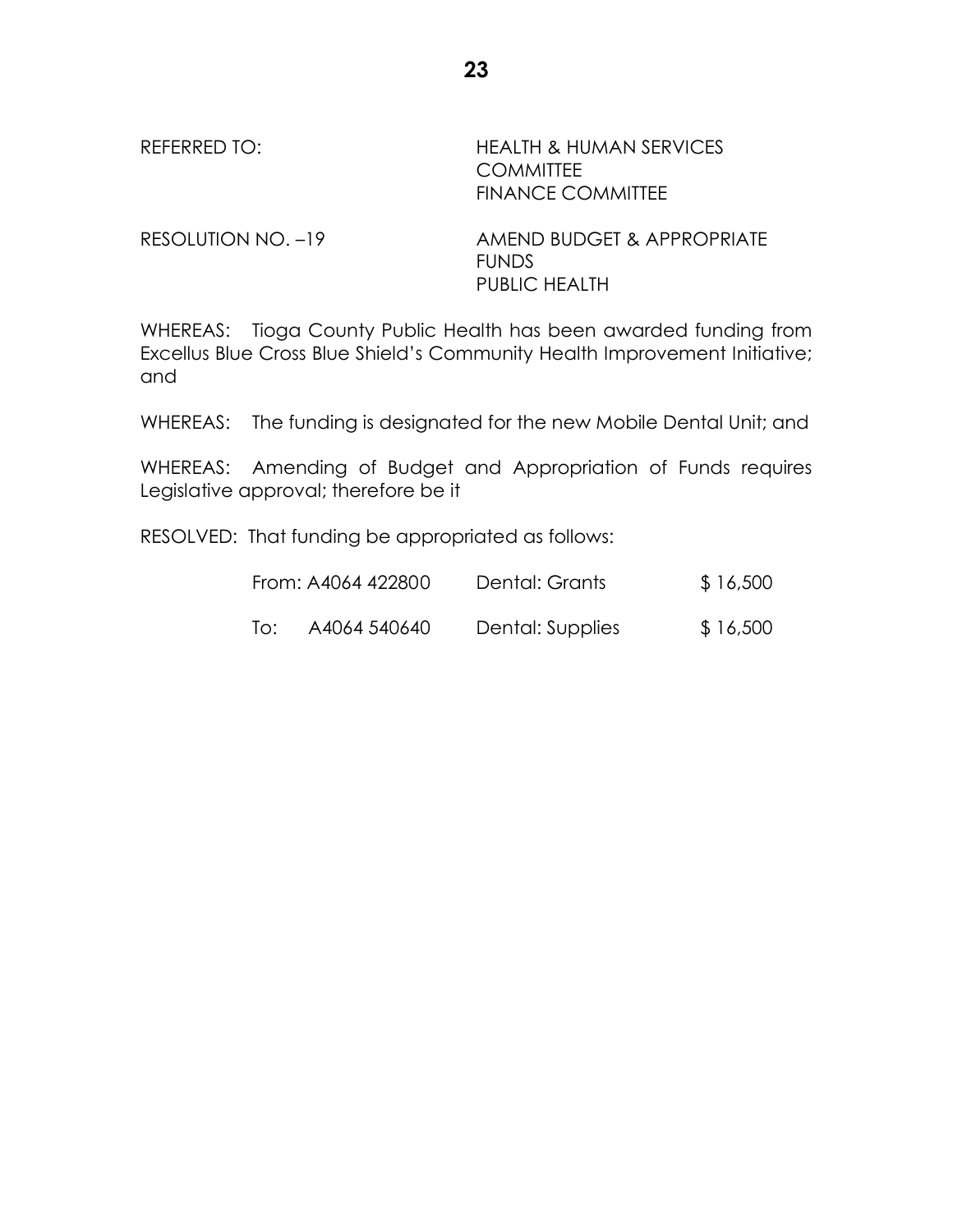RESOLUTION NO. -19 TRANSFER OF FUNDS BUDGET MODIFICATION DISTRICT ATTORNEY

WHEREAS: The District Attorney's Office has a need to furnish the office and conference room for the newly hired Investigator; and

WHEREAS: The District Attorney's budget does not have sufficient funds in their office equipment account; and

WHEREAS: Transfer of funds requires Legislative approval; therefore be it

RESOLVED: That the District Attorney's budget be modified and funds be transferred as follows:

|     | From: A1165 540040 Books      | \$1,650.00 |
|-----|-------------------------------|------------|
| To: | A1165 520200 Office Equipment | \$1,650.00 |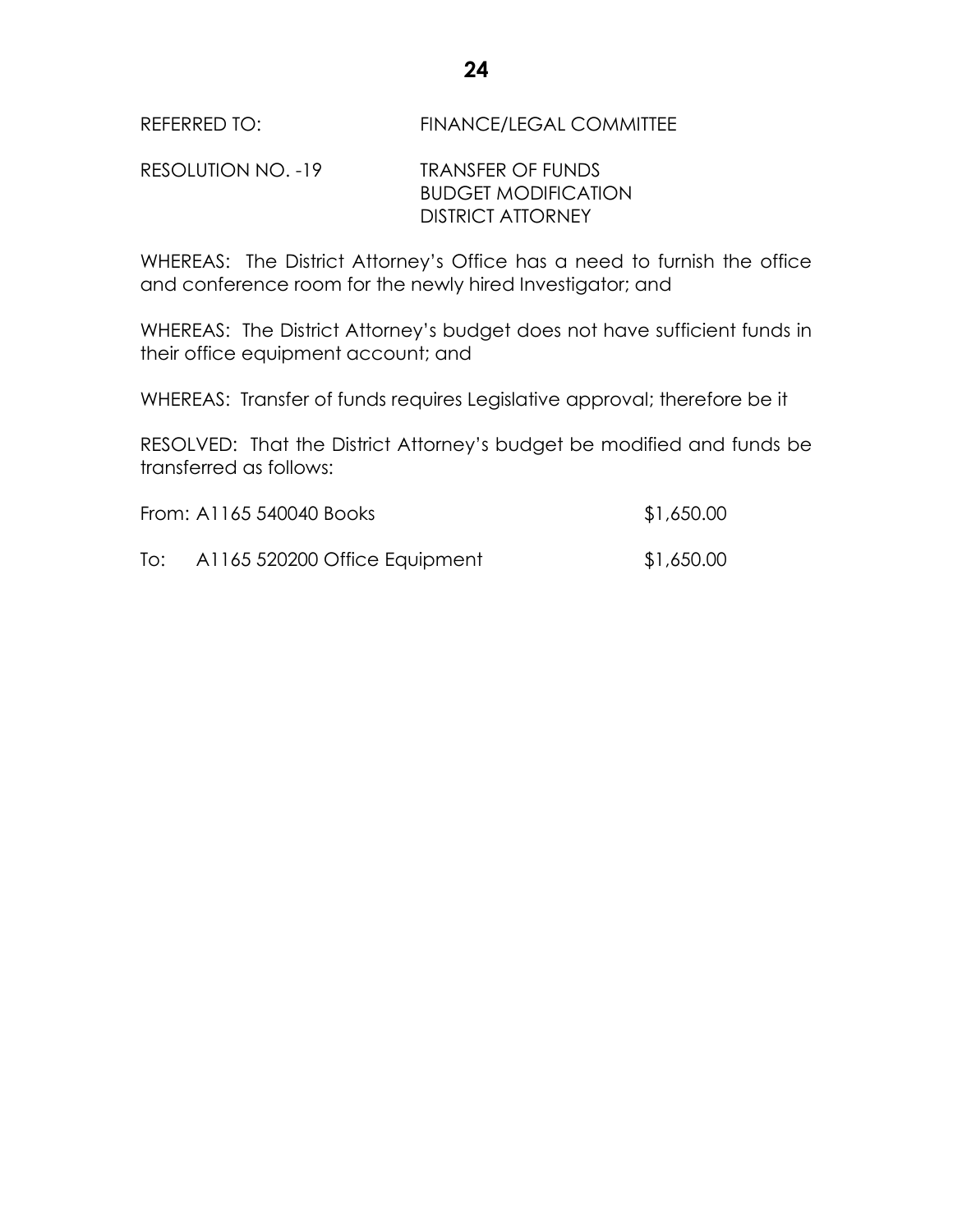| REFERRED TO: |  |
|--------------|--|
|--------------|--|

PUBLIC SAFETY COMMITTEE FINANCE COMMITTEE

RESOLUTION NO. -19 AMEND 2019 PROBATION BUDGET

WHEREAS: The NYS Division of Budget notified Tioga County on April 5, 2019, that Tioga County's Comprehensive Raise the Age Plan had been partially approved, the Probation Department needs to amend the 2019 budget to reflect approved funding; and

WHEREAS: Appropriation of funds and budget modifications requires legislative approval. The changes listed below will increase revenue by \$8,856.91 and decrease expenditures by \$ 4,223.77; now therefore be it

RESOLVED: That the 2019 Probation Budget be amended as follows:

Revenue:

| Org:                                | Description:                | 2019 Revised | 2019 Amended |
|-------------------------------------|-----------------------------|--------------|--------------|
| A3140 433180                        | State Aid STSJP             | 40,558.28    | 11,902.14    |
| A3140 433180 RTA St. Aid STSJP- RTA |                             | 0            | 1,908.00     |
| A3140 433182 RTA State Aid -RTA     |                             | 88,723.95    | 124,329.31   |
| Expenditures:                       |                             |              |              |
| <u>Org:</u>                         | Description                 | 2019 Revised | 2019 Amended |
| A3140 540140                        | Contracting<br>Services     | 45,138.67    | 5,640.00     |
| A3140 540140 RTA                    | Contracting<br>Services RTA | 32,909.20    | 72,510.00    |
| A3140 540220 RTA Auto Fuel          |                             | O            | 1,230.00     |
| A3140 540620                        | Software Expense            | 14,075.00    | 5,362.94     |
| A3140 540660 RTA Telephone RTA      |                             | 1,440.00     | 1,800.00     |
| A3140 540731 RTA Training RTA       |                             | 0            | 3,068.16     |
| ATI:                                |                             |              |              |
| Org:                                | <b>Description</b>          | 2019 Revised | 2019 Amended |
| A3142 540140 RTA                    | Contracting                 | 2,000        | 1,908        |
|                                     | Services -                  |              |              |
|                                     | STSJP-RTA                   |              |              |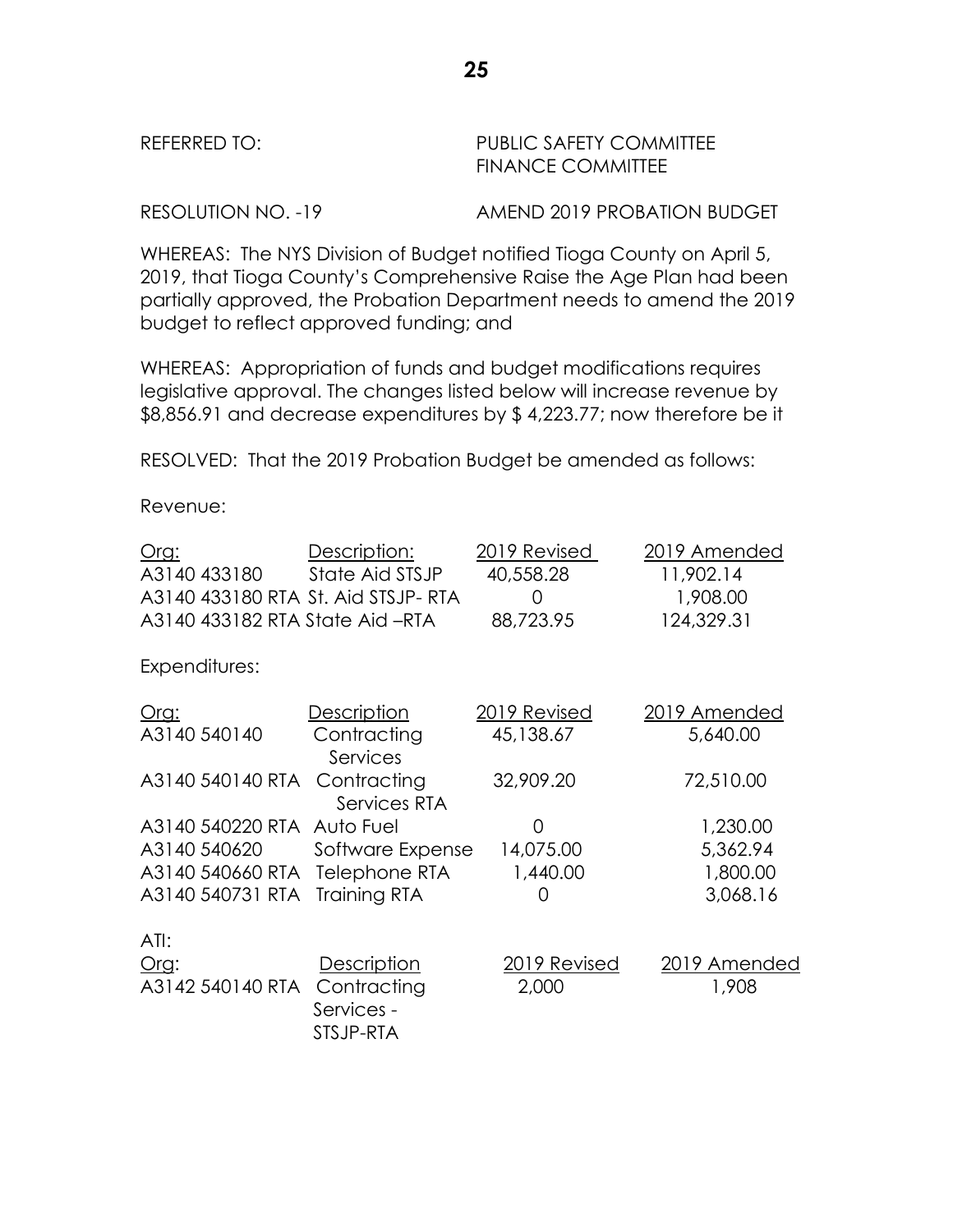# REFERRED TO: ECONOMIC DEVELOPMENT & PLANNING COMMITTEE FINANCE COMMITTEE

RESOLUTION NO. -19 MODIFY 2019 BUDGET AND APPROPRIATE FUNDS TO ECONOMIC DEVELOPMENT AND PLANNING

WHEREAS: Tioga County Economic Development and Planning (TCEDP) was approved by Resolution #273-18 to accept a Land Bank Community Revitalization Initiative (CRI) Program grant in the amount of \$500,000; and

WHEREAS: Included in the grant award is \$65,065 to provide funding toward the cost of administration, office space and equipment for use by TCEDP for the period of January 2, 2019 through December 31, 2020; and

WHEREAS: The office space associated with the Land Bank operations totals 220 square feet at a rate of \$15.18 per square foot for a total of \$3,339.60; and

WHEREAS: Tioga County Economic Development and Planning (TCEDP) was approved by Resolution #112-19 for the hire of Teresa Saraceno as part-time Land Bank Director; and

WHEREAS: This appointment will be at an annual non-union salary of \$29,250 and effective on or after April 30, 2019; therefore be it

RESOLVED: That the 2019 Budget be modified as follows:

| From:<br>A6422 421891 | Other Revenue Home & Community | \$32,532.50     |
|-----------------------|--------------------------------|-----------------|
| TO:                   |                                |                 |
| A6422 510020          | PT Salary                      | \$19,500.00     |
| A6422 583088          | <b>FICA</b>                    | 1,492.00        |
| A6422 584088          | Workman's Comp                 | 1,254.00        |
| A6422 540140          | <b>Contracting Services</b>    | 599.00<br>\$    |
| A6422 540420          | <b>Office Supplies</b>         | 1,000.00        |
| A6422 540485          | Printing/Paper                 | 1,000.00<br>\$. |
| A6422 540733          | Training                       | \$2,000.00      |
| A6422 540010          | Advertising                    | 2,300.00<br>S.  |
| A6422 540480          | Postage                        | 45.00<br>\$     |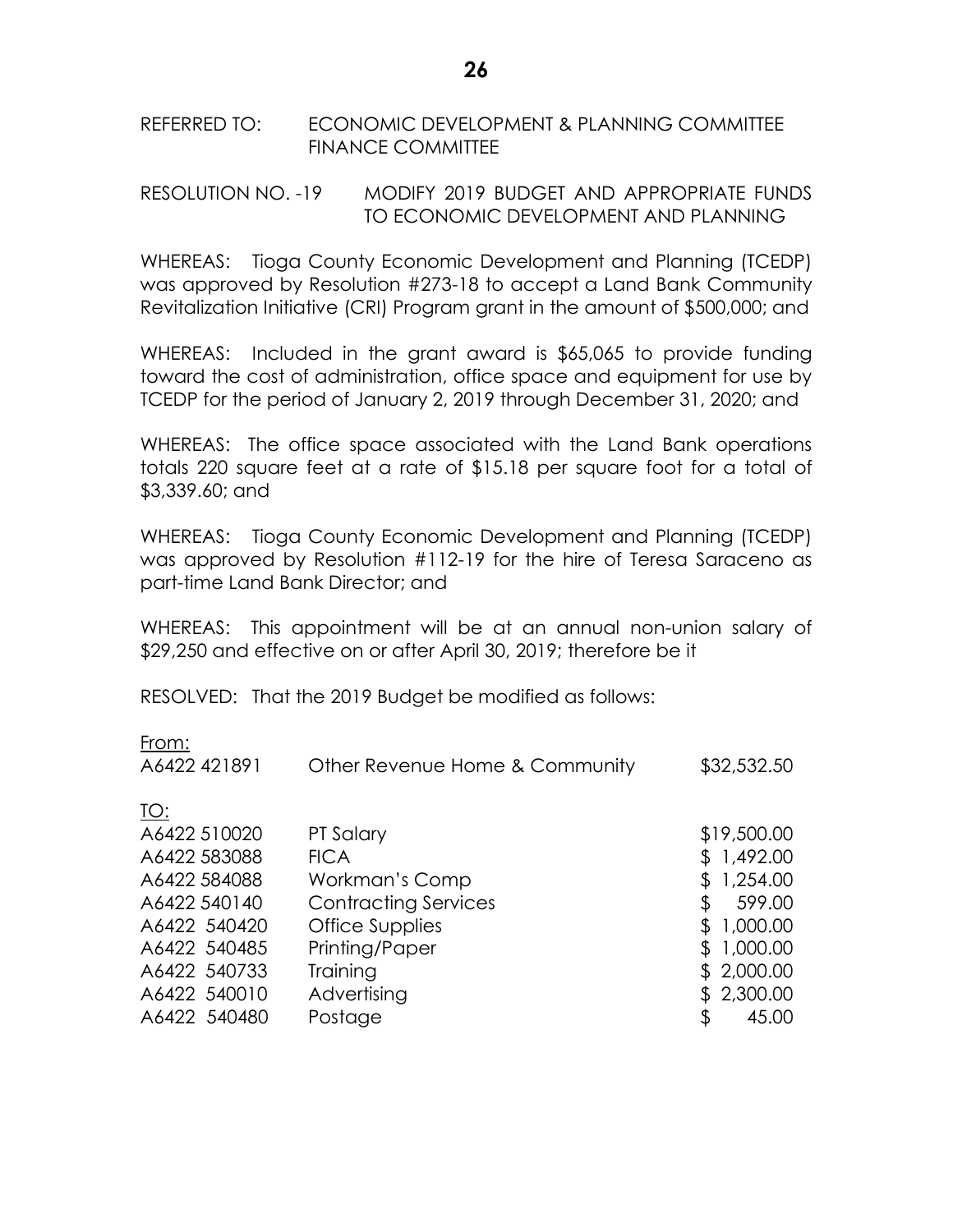# REFERRED TO: ECONOMIC DEVELOPMENT & PLANNING COMMITTEE FINANCE COMMITTEE

# RESOLUTION NO. -19 MODIFY 2019 BUDGET AND APPROPRIATE FUNDS TO ECONOMIC DEVELOPMENT AND PLANNING

WHEREAS: Tioga County Economic Development and Planning (TCEDP) was approved by Resolution #111-19 for the reclassification of the Deputy Director of Economic Development to Deputy Director of Economic Development and Planning at an annual salary of \$54,943; and

WHEREAS: Tioga County Economic Development and Planning (TCEDP) was approved by Resolution #110-19 for the reclassification of the Associate Planner position to a Community Development Specialist position at an annual salary range of \$43,985-\$54,985; and

WHEREAS: Brittany Woodburn has been provisionally appointed to the Deputy Director of Economic Development and Planning; and

WHEREAS: The Director of Economic Development & Planning has conducted a recruitment search and has identified a qualified candidate for the Community Development Specialist provisional appointment at an annual salary of \$50,000; and

WHEREAS: There are cost savings related to salary and fringes due to attrition following the recent retirement of the Deputy Director of Economic Development and the hire of the Community Development Specialist at a lower salary; most of which are covered under the 2019 budget with the exception of the budget modification as follows: therefore be it

RESOLVED: That the 2019 Budget be modified and funds be appropriated as follows:

| TO:                    |                               |             |
|------------------------|-------------------------------|-------------|
| A6422 510010 FT SALARY |                               | \$12,000.00 |
|                        | A6422 586088 HEALTH INS & HRA | \$9,220.00  |

 $\overline{a}$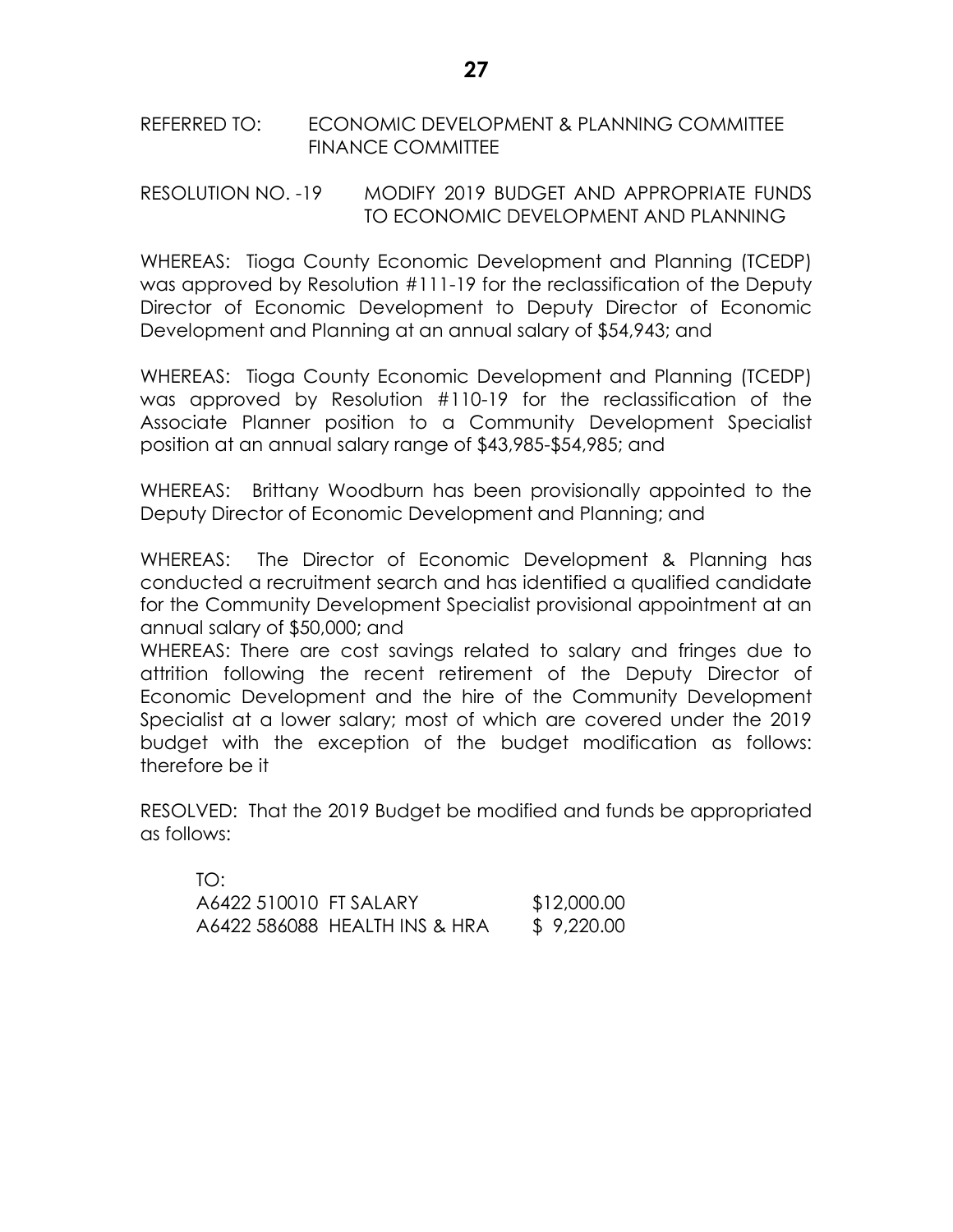## REFERRED TO: ED&P COMMITTEE

# RESOLUTION NO. -19 APPOINT MEMBER TO THE TIOGA COUNTY PLANNING BOARD

WHEREAS: The Town of Spencer position on the Tioga County Planning Board has been vacant since 2014 when Nathan Clark resigned; and

WHEREAS: The Village of Spencer Board of Trustees has nominated Tim Goodrich to serve in this capacity and the Spencer Town Board has been notified and approved this action; therefore be it

RESOLVED: That the Tioga County Legislature hereby appoint Tim Goodrich to the Tioga County Planning Board, replacing Nathan Clark, for term effective 5/15/2019 – 12/31/21.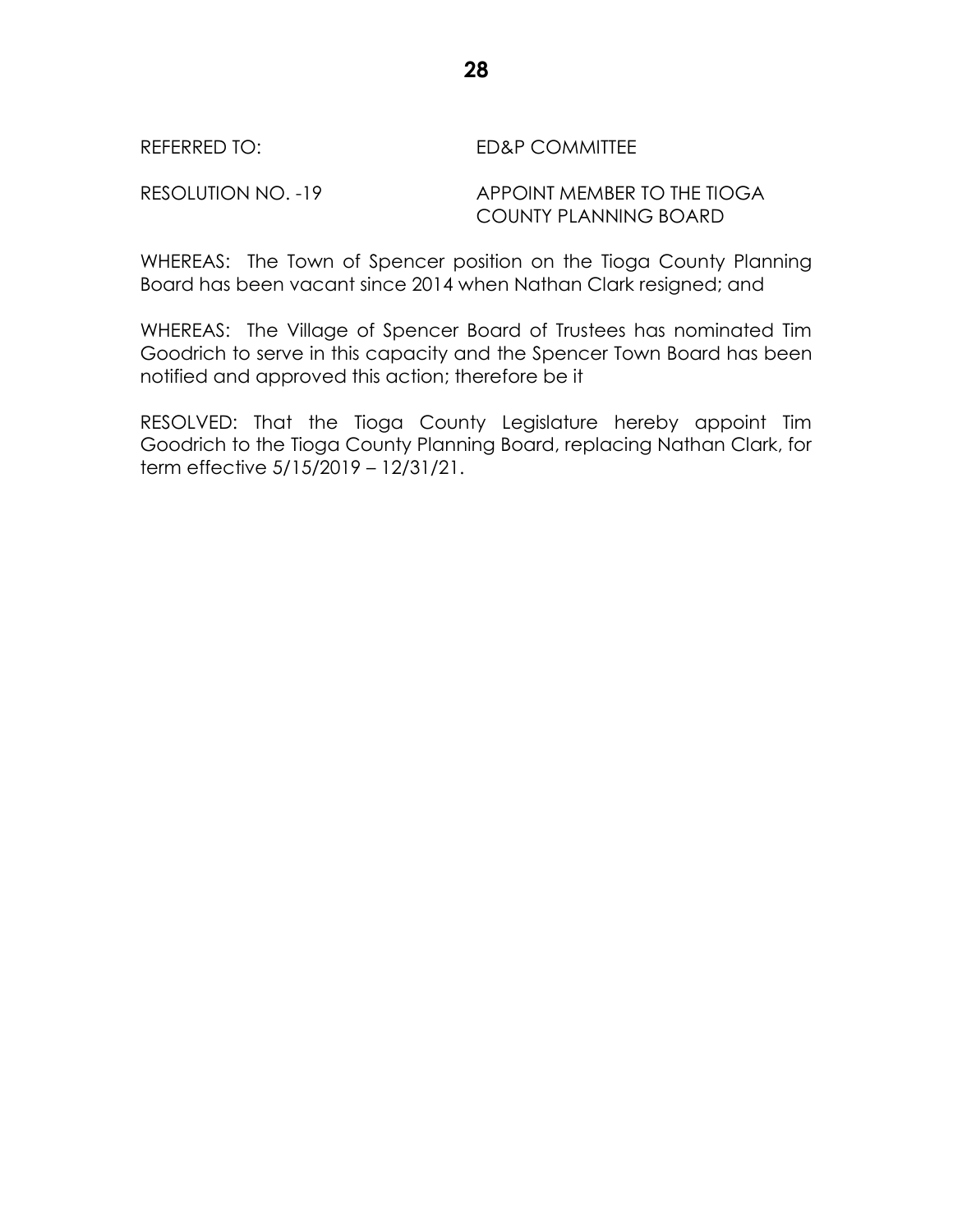| REFERRED TO: | <b>PERSONNEL COMMITTEE</b> |
|--------------|----------------------------|
|              | LEGISLATIVE WORKSESSION    |

RESOLUTION NO. -19 RESOLUTION TO DECLARE WORK DAY STATUS FOR ELECTED AND APPOINTED **OFFICIALS** 

WHEREAS: Resolutions 206-09, 127-16, 230-17, and 30-18 established a standard work day for elected and appointed officials for New York State and Local Employees' Retirement System reporting purposes; and

WHEREAS: Resolution 38-19 increased the position of Public Defender and 2nd Assistant Public Defender from part-time to full-time and created a full-time Secretary to the Public Defender, each position 35 hours a week, effective January 21, 2019; therefore be it

RESOLVED: That effective January 21, 2019 the Tioga County Legislature hereby changes the standard work day for the Public Defender's Office for the purpose of determining days worked reportable to the New York State and Local Employees' Retirement System as follows:

# Appointed Officials

Five day work week, seven hour day: Public Defender

1st Assistant Public Defender 2nd Assistant Public Defender Secretary to the Public Defender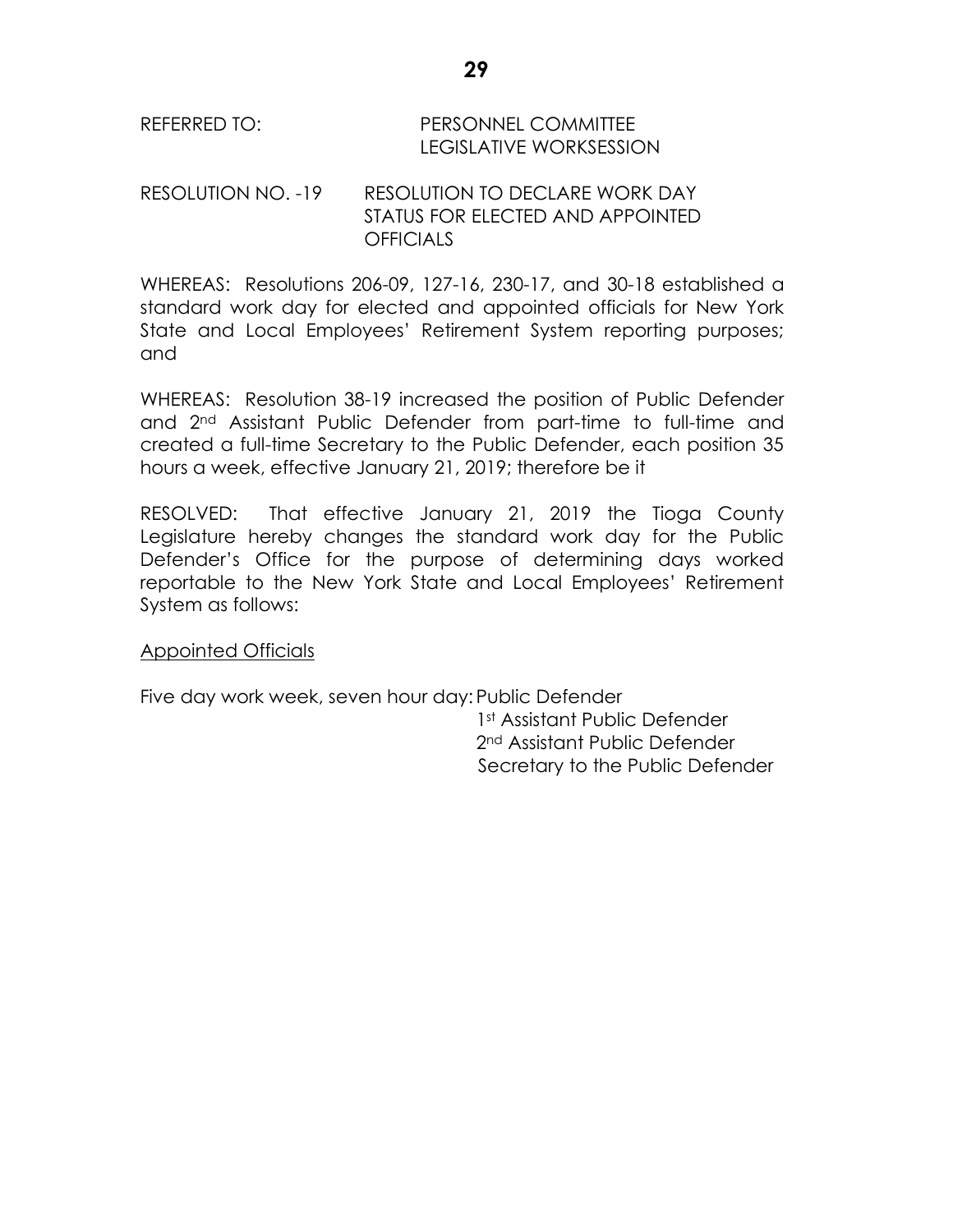| REFERRED TO:       | PERSONNEL COMMITTEE<br>LEGISLATIVE WORKSESSION |  |  |
|--------------------|------------------------------------------------|--|--|
| RESOLUTION NO. -19 | STANDARD WORK DAY AND                          |  |  |

WHEREAS: The New York State Retirement System created new reporting regulations in 2009 that require establishment of terms and work hours for elected and appointed officials and a resolution stating such at the onset of each term; therefore be it

REPORTING RESOLUTION

RESOLVED: That the County of Tioga hereby establishes the following as standard work days for elected and appointed officials, and will report the following days worked to the New York State and Local Employees' Retirement System based on the record of activities maintained and submitted by the following officials to the Clerk of this body;

| <b>Title</b>                     | <b>Name</b>        | <b>Standard</b><br><b>Work Day</b><br>(Hrs/day) | <b>Term</b><br><b>Begins/Ends</b> | <b>Participates</b><br><i>in</i><br><b>Employer's</b><br>Time<br>Keeping<br>System<br>(Y/N) | Days/Month<br>(based on<br>Record of<br><b>Activities</b> ) |
|----------------------------------|--------------------|-------------------------------------------------|-----------------------------------|---------------------------------------------------------------------------------------------|-------------------------------------------------------------|
| <b>Elected Officials</b>         |                    |                                                 |                                   |                                                                                             |                                                             |
|                                  | Martha             |                                                 | $01/01/19 -$                      |                                                                                             |                                                             |
| Legislator                       | Sauerbrey          | 6                                               | 12/31/21                          | N                                                                                           | 25.20                                                       |
|                                  | Loretta            |                                                 | $01/01/19 -$                      |                                                                                             |                                                             |
| Legislator                       | Sullivan           | 6                                               | 12/31/21                          | N                                                                                           | 4.09                                                        |
| <b>Appointed Officials</b>       |                    |                                                 |                                   |                                                                                             |                                                             |
| 1 <sup>st</sup> Assistant Public |                    |                                                 | $01/01/19 -$                      |                                                                                             |                                                             |
| Defender                         | <b>Todd Miller</b> | 7                                               | 12/31/21                          | N                                                                                           | 10.46                                                       |

I, Maureen L. Dougherty, Secretary/Clerk of the governing board of the County of Tioga, of the State of New York, do hereby certify that I have compared the foregoing with the original resolution passed by such board at a legally convened meeting held on the 14<sup>th</sup> day of May, 2019 on file as part of the minutes of such meeting, and that same is a true copy thereof and the whole of such original.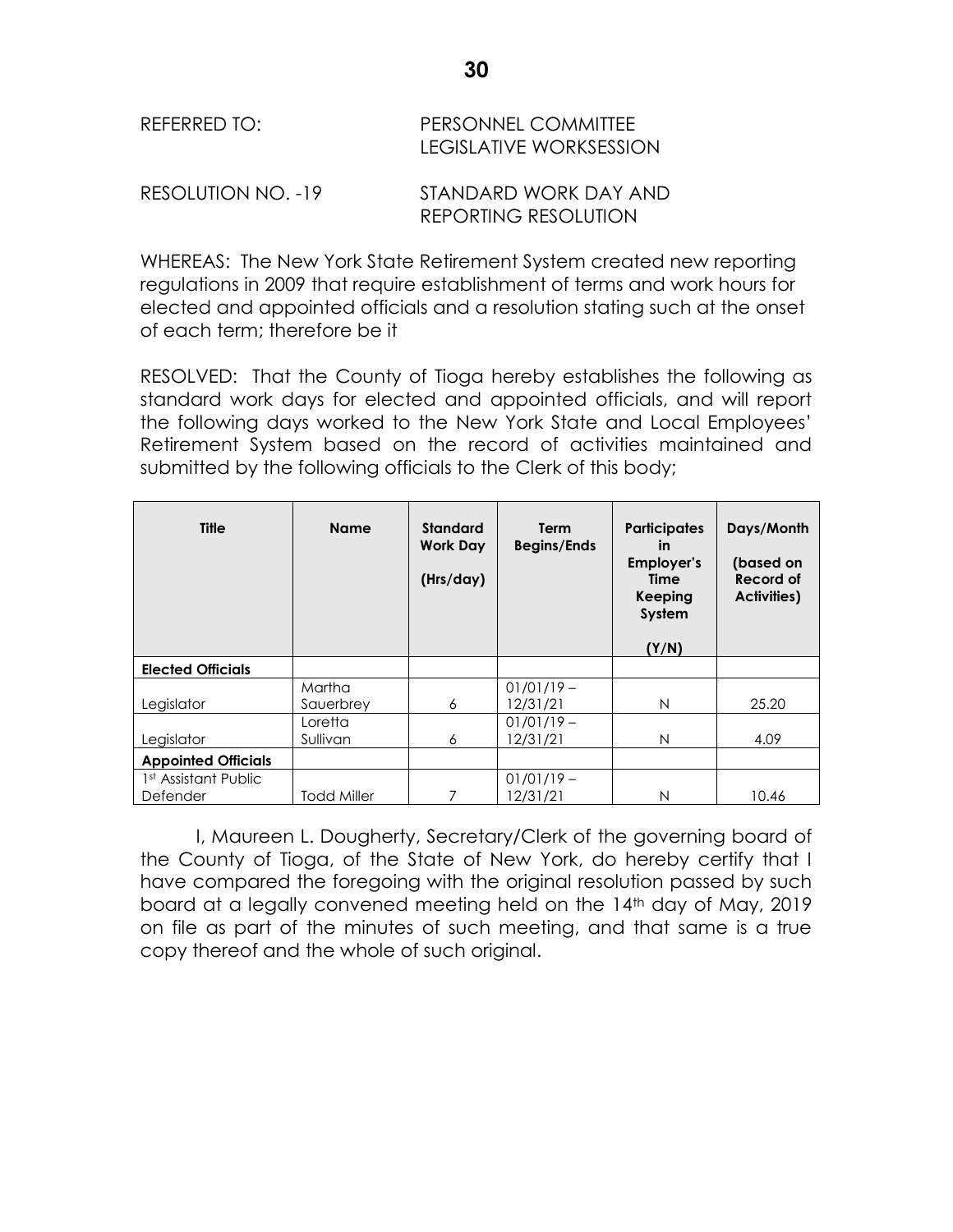IN WITNESS WHEREOF, I have hereunto set my hand and the seal of the Tioga County Legislature on this 14th day of May, 2019.

Tioga County Legislative Clerk

\_\_\_\_\_\_\_\_\_\_\_\_\_\_\_\_\_\_\_\_\_\_\_\_\_\_\_\_\_\_\_\_\_

Affidavit of Posting: I, Maureen L. Dougherty, being duly sworn, depose and say that the posting of the resolution began on May 14, 2019 and continued for at least 30 days. That the resolution was available to the public on the

□ Employer's website at [www.tiogacountyny.com](http://www.tiogacountyny.com/)

□ Official sign board at Tioga County Legislative Office.

□ Main Entrance Clerk's Office at \_\_\_\_\_\_\_\_\_\_\_\_\_\_\_\_\_\_\_\_\_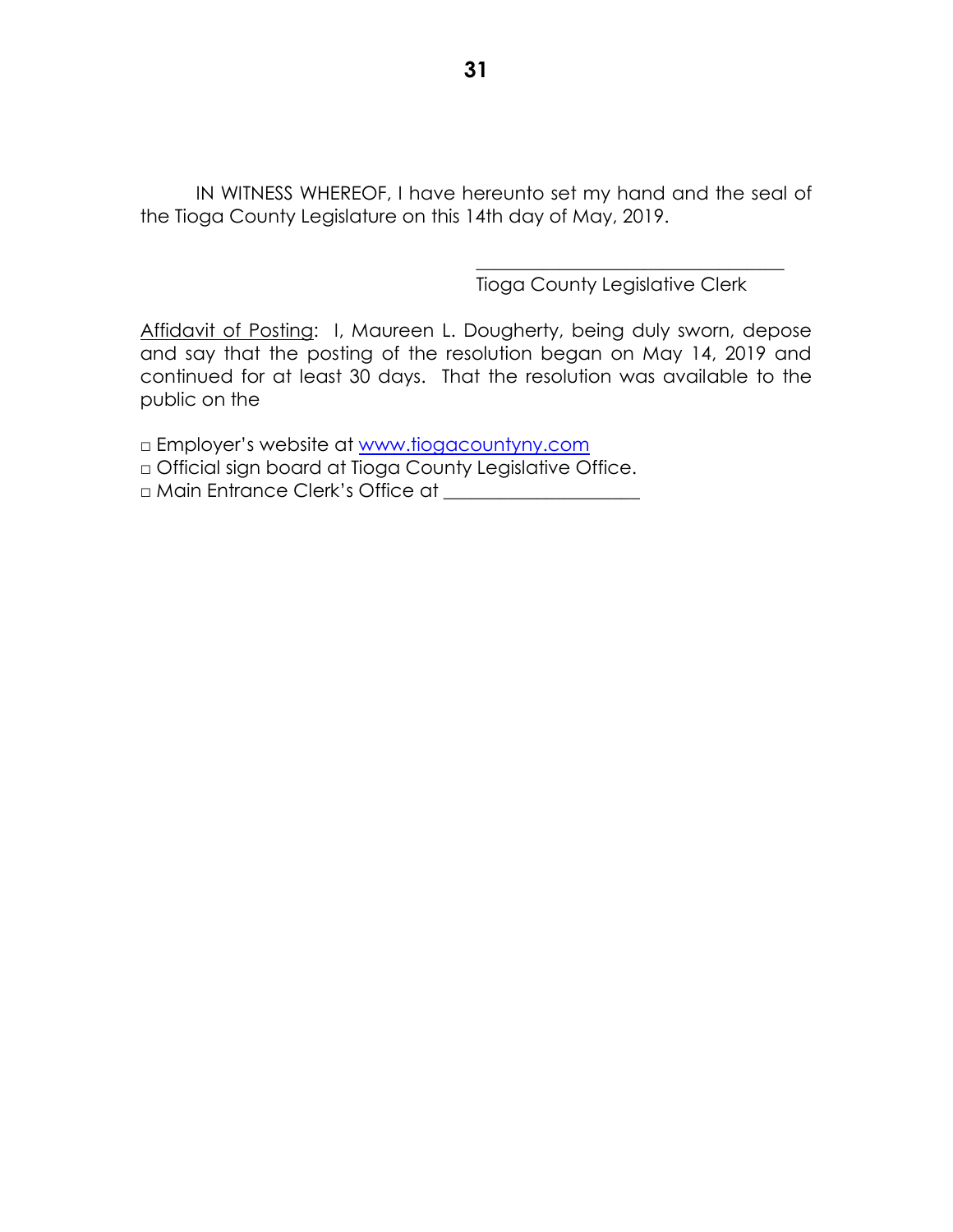REFERRED TO: HEALTH & HUMAN SERVICES COMMITTEE PERSONNEL COMMITTEE

RESOLUTION NO. -19 REAUTHORIZE CONTRACT ACARA (formerly Superior Group) TIOGA CAREER CENTER

WHEREAS: Broome & Tioga Counties, in partnership through the Broome/Tioga Workforce Development Board, provides for the delivery of employment and training services under the Workforce Innovation Opportunity Act 2015; and

WHEREAS: The Tioga Career Center continues to have a need for a Resource Room Clerk to assist individuals in the Career Center's Resource Room with operation of computers and various computer programs, to instruct clients on how to use NYS Dept of Labor job site, and to assist clients in accessing employment opportunities; and to assist Workforce staff and businesses in maintaining current job listings; and

WHEREAS: Acara (formerly Superior Group) is able to provide such services for the Tioga Career Center, from July 1, 2019 to June 30, 2020, and said contract is to be funded entirely by the Workforce Innovation Opportunity Act; and

WHEREAS: The funds necessary for said contract are included in the WIOA PY 2019 Budget under the WIOA Grant; and

WHEREAS: The Supervisor of the Tioga Career Center is authorized to enter into such contract as indicated; and

WHEREAS: Said contract would provide for compensation at the bill rate of \$14.21 per hour from 7/1/19-12/30/19, and \$15.10 per hour from 12/31/19-6/30/20 at a maximum of 25 hours per week; therefore be it

RESOLVED: That the Tioga County Legislature authorize the Supervisor of Tioga Career Center to enter into a contract, upon approval by the County Attorney, with Acara at the above bill rate(s) effective July 1, 2019 through June 30, 2020.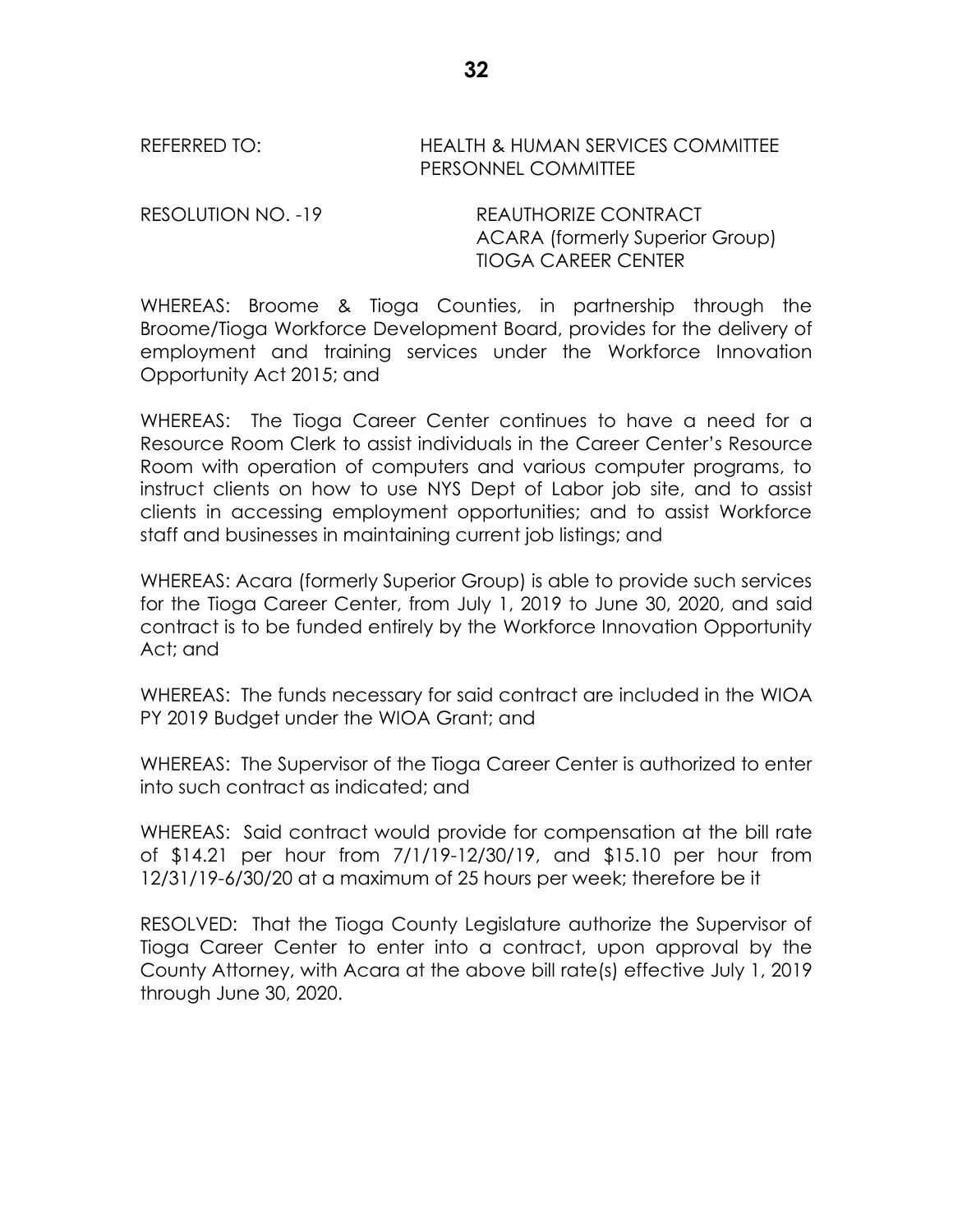| REFERRED TO: |
|--------------|
|--------------|

PUBLIC WORKS COMMITTEE PERSONNEL COMMITTEE

RESOLUTION NO. -19 AMEND RESOLUTION 105-19 PUBLIC WORKS

WHEREAS: Resolution 105-19 authorized the creation of two (2) full-time, temporary Construction Inspectors effective May 1, 2019, to work for a duration of at least 12, but no more than 25 weeks during 2019; and

WHEREAS: Due to the need to initiate construction projects earlier and for a longer duration than indicated on said resolution, the Commissioner of Public Works has received verbal approval from his legislative committee to authorize employment effective April 15, 2019, for Peter Schultz, who is returning to this seasonal position; therefore be it

RESOLVED: That Resolution 105-19 is amended to reflect that one (1) of the full-time, temporary Construction Inspector positions shall be effective retroactive to April 15, 2019; and be it further

RESOLVED: The two (2) Construction Inspectors created by Resolution 105- 19 shall be employed for a temporary duration not to exceed 35 weeks at 40 hours per week.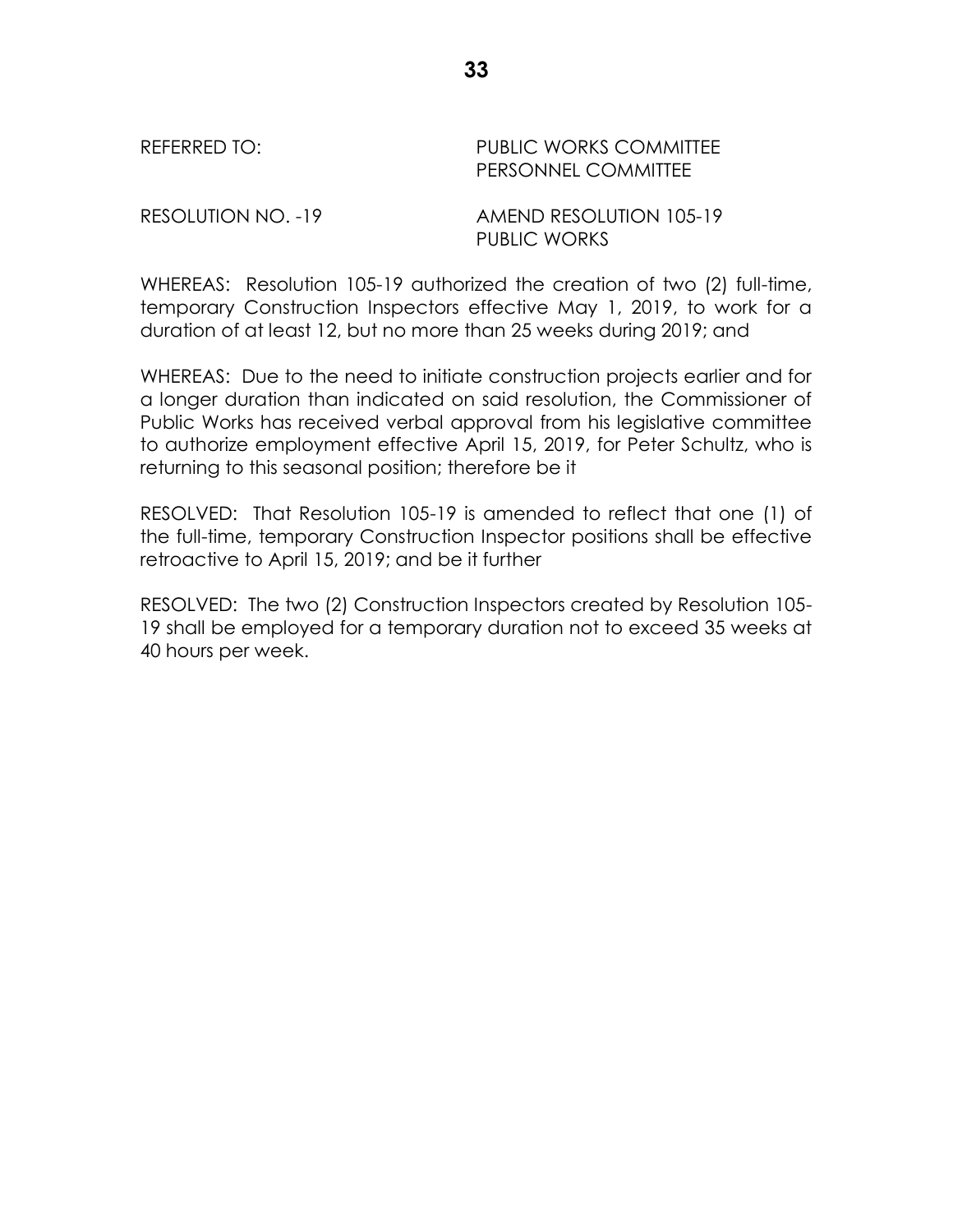REFERRED TO: The PUBLIC WORKS COMMITTEE PERSONNEL COMMITTEE

RESOLUTION NO. -19 AUTHORIZE POSITION

RECLASSIFICATION PUBLIC WORKS

WHEREAS: Legislative approval is required for any position reclassification; and

WHEREAS: As a result of the recent desk audit of a Maintenance Mechanic II (CSEA Grade 4) employee within the Department of Public Works, justification supports that the work being performed on a regular, routine basis is that of a Maintenance Mechanic III (CSEA Grade 3) and representative of a hourly rate difference of .694; therefore be it

RESOLVED: That Thomas Murray's position, Maintenance Mechanic II, shall be reclassified to Maintenance Mechanic III effective retroactive to February 19, 2019; and be it further

RESOLVED: That Mr. Murray's hourly rate shall increase to \$19.4879 effective retroactive to February 19, 2019.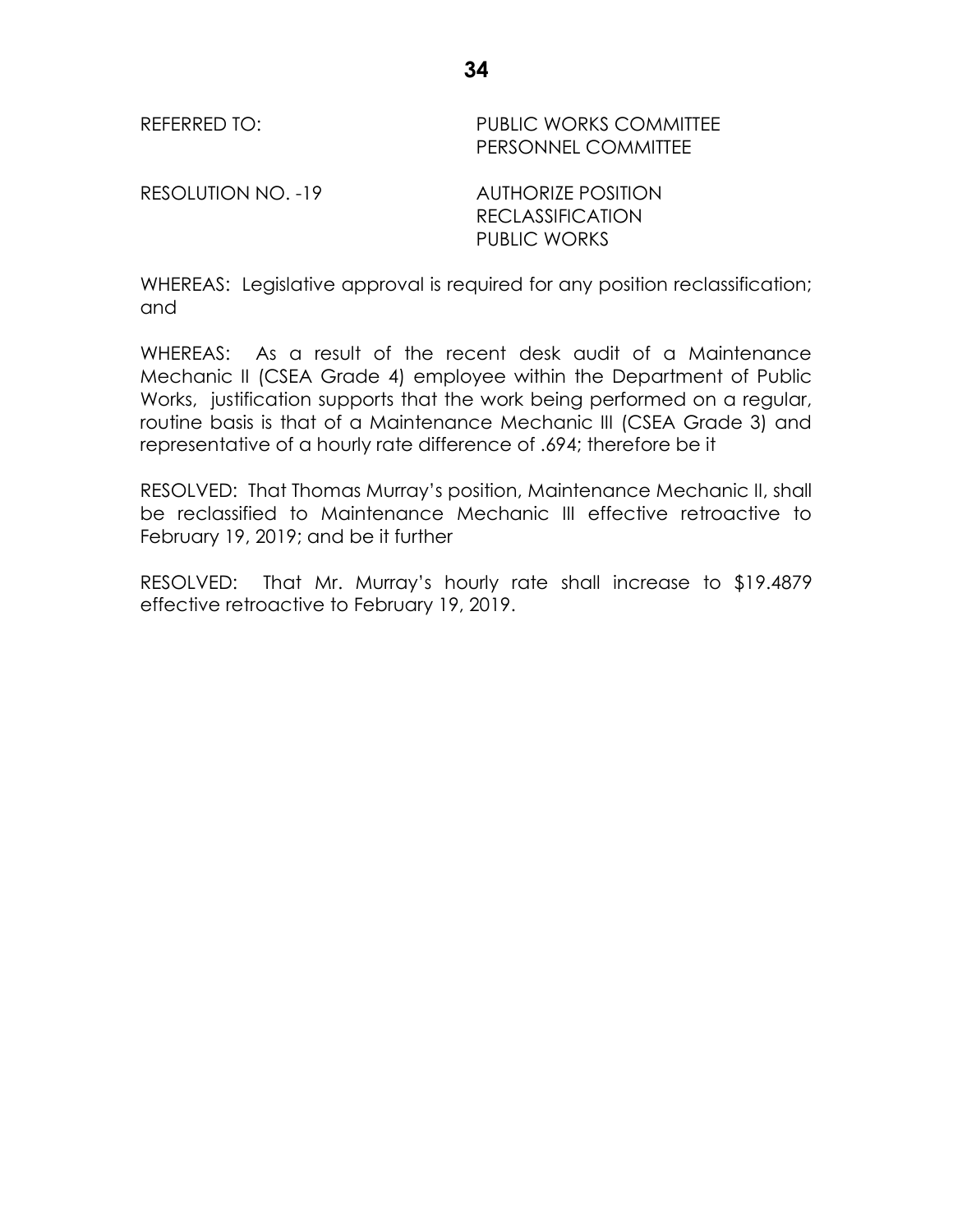REFERRED TO: LEGAL / FINANCE COMMITTEE PERSONNEL COMMITTEE

RESOLUTION NO. -19 AUTHORIZE POSITION

RECLASSIFICATION TREASURER'S OFFICE

WHEREAS: Legislative approval is required for any position reclassification; and

WHEREAS: As a result of a desk audit conducted in 2018 of a Senior Payroll Clerk position (CSEA SG VII) within the Treasurer's Office the Personnel Officer determined that, in order to safeguard the incumbent, the title would be earmarked for reclassification following the civil service examination for Accounting Associate III (CSEA SG VII); and

WHEREAS: The test results have been released for an examination which was conducted in March and the incumbent currently serving in the Senior Payroll Clerk classification is reachable for appointment from the eligible list for Accounting Associate III; therefore be it

RESOLVED: That The title of Senior Payroll Clerk, currently filled by Katie Chandler, shall be reclassified to Accounting Associate III effective retroactive to May 11, 2019; and be it further

RESOLVED: That there shall be no salary adjustment associated with this reclassification due to the titles' current allocation in the CSEA salary schedule.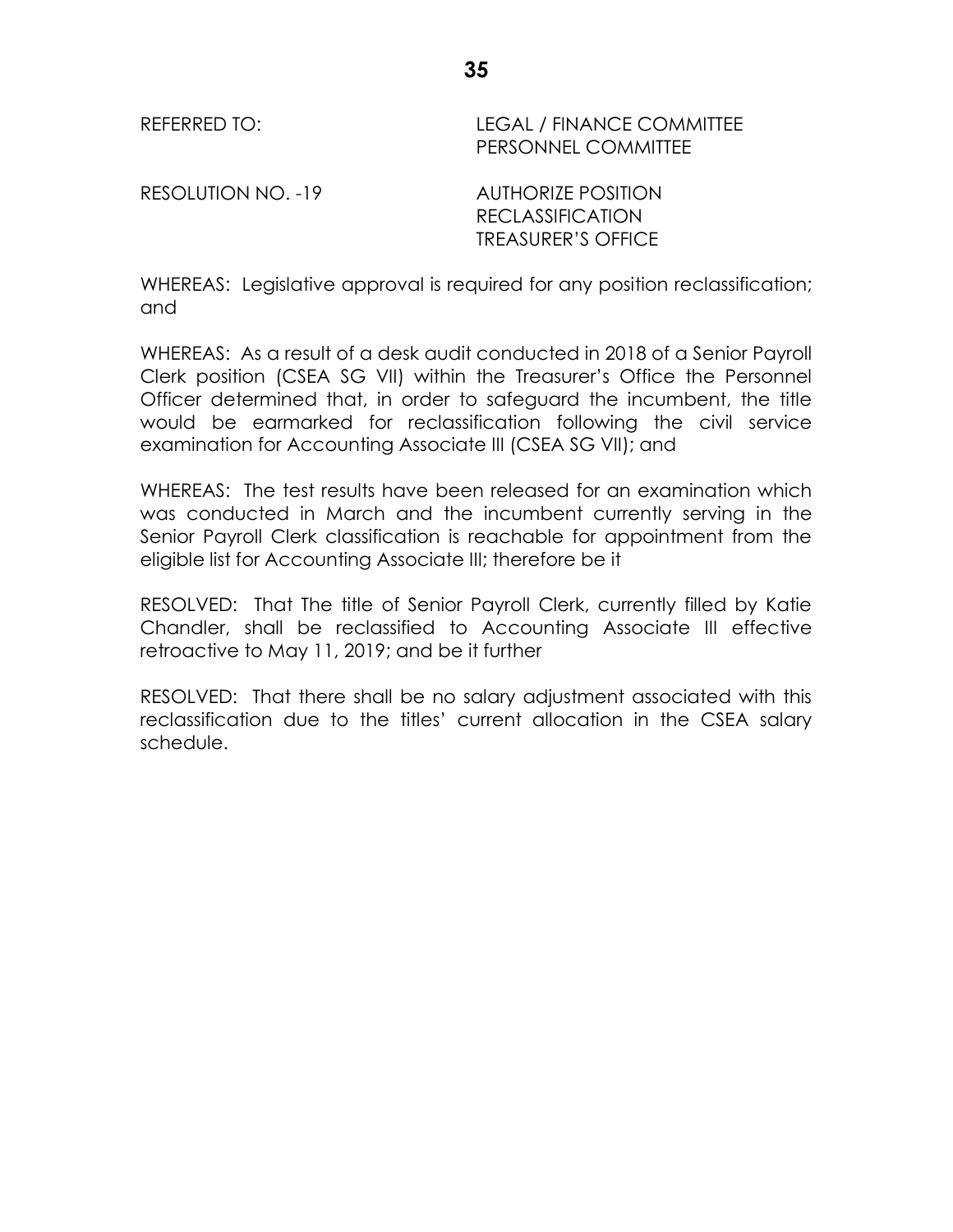REFERRED TO: PUBLIC SAFETY COMMITTEE PERSONNEL COMMITTEE

RESOLUTION NO. -19 AUTHORIZE APPOINTMENT OF UNDERSHERIFF SHERIFF'S OFFICE

WHEREAS: Legislative approval is required for any appointment to a nonunion position within Tioga County; and

WHEREAS: Due to retirement, the position of Undersheriff within the Sheriff's Office will become vacant on May 25, 2019; and

WHEREAS: The Sheriff has identified a qualified candidate to appoint to the position; and

WHEREAS: During the April 18, 2019, Legislative work session, consensus was given to the Sheriff on the salary offer for his selected candidate; therefore be it

RESOLVED: That the Sheriff is hereby authorized to promote Wayne Moulton to the title of Undersheriff at an annual, non-union salary of \$84,000 effective May 25, 2019.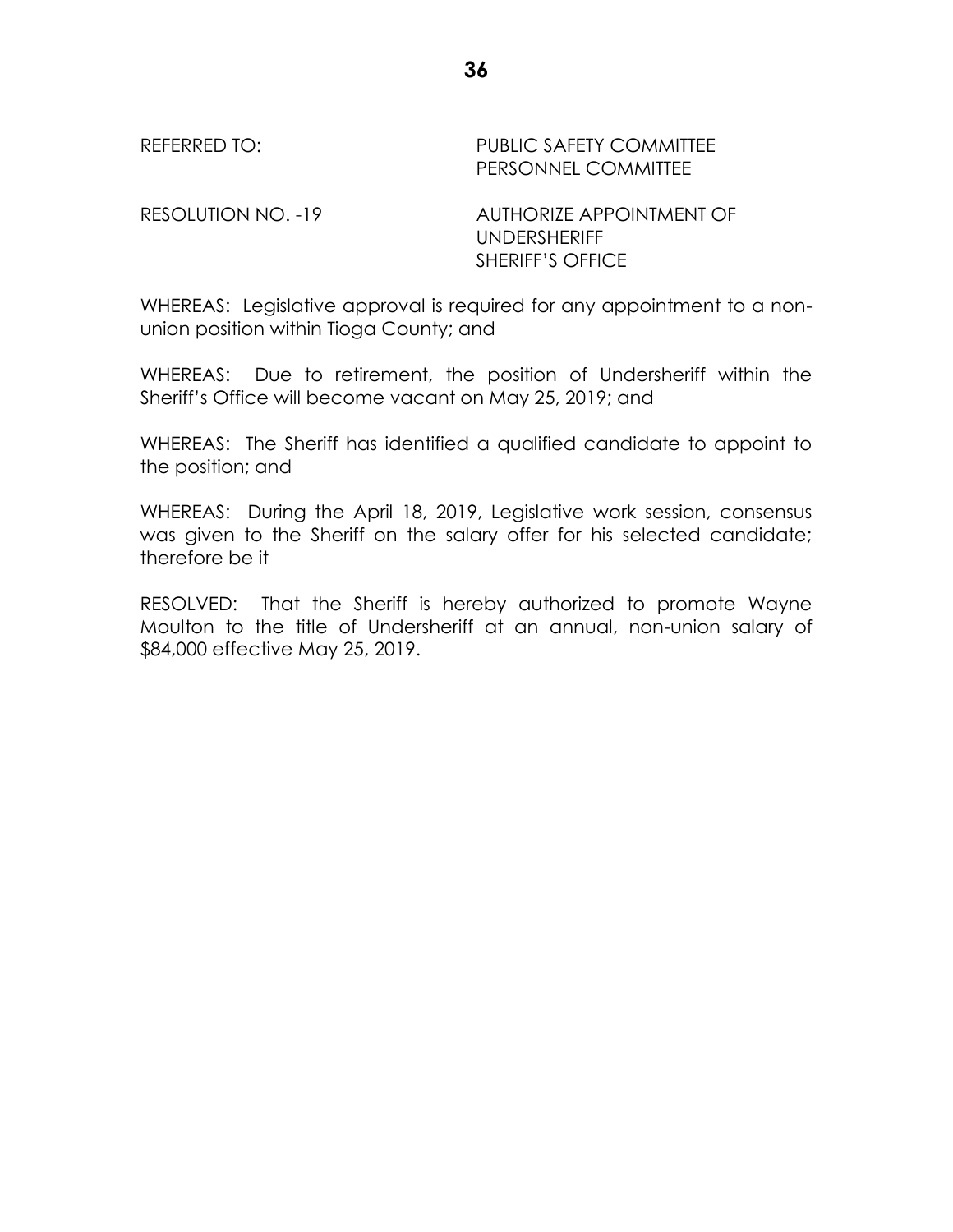POSITION; BACKFILL POSITION DEPARTMENT OF EMERGENCY SERVICES

WHEREAS: The Department of Emergency Services has identified a need to increase the hours of one part-time Assistant Fire Coordinator position to meet the needs of the Emergency Medical Services program; and

WHEREAS: The additional funds were allocated in the 2019 Budget; therefore be it

RESOLVED: That the vacant Assistant Fire Coordinator position be increased in hours to 17 per week effective May 29, 2019 and the corresponding non-union salary range be established as \$9,900 – 10,148; and be it further

RESOLVED: That the Director of Emergency Services is hereby approved to appoint Becky Roden to the 17 hr/wk Assistant Fire Coordinator positon at an annual salary of \$10,000 effective May 29, 2019.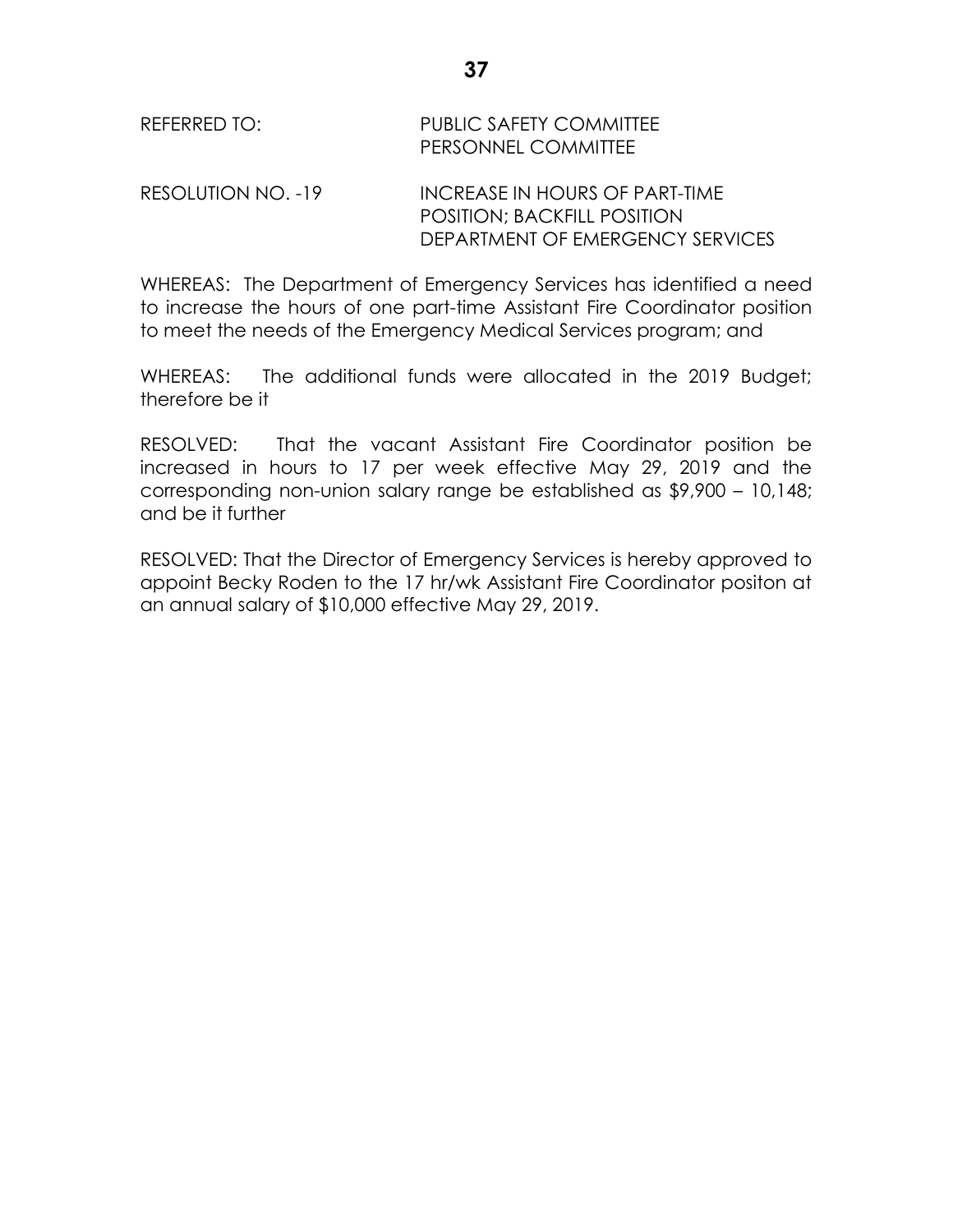# REFERRED TO: PERSONNEL COMMITTEE LEGISLATIVE WORKSESSION

RESOLUTION NO. -19 DECREASE INFORMATION SECURITY OFFICER SALARY LEGISLATIVE OFFICE

WHEREAS: Susan Haskett currently holds the part-time position of Information Security Officer at an annual salary of \$5,330; and

WHEREAS: Due to personal circumstances, Ms. Haskett is requesting her salary be reduced to \$2,450 annually; and

WHEREAS: The Legislature is supportive of said request; therefore be it

RESOLVED: That retroactive to May 11, 2019 Susan Haskett's 2019 salary shall be reduced to \$2,450 annually.